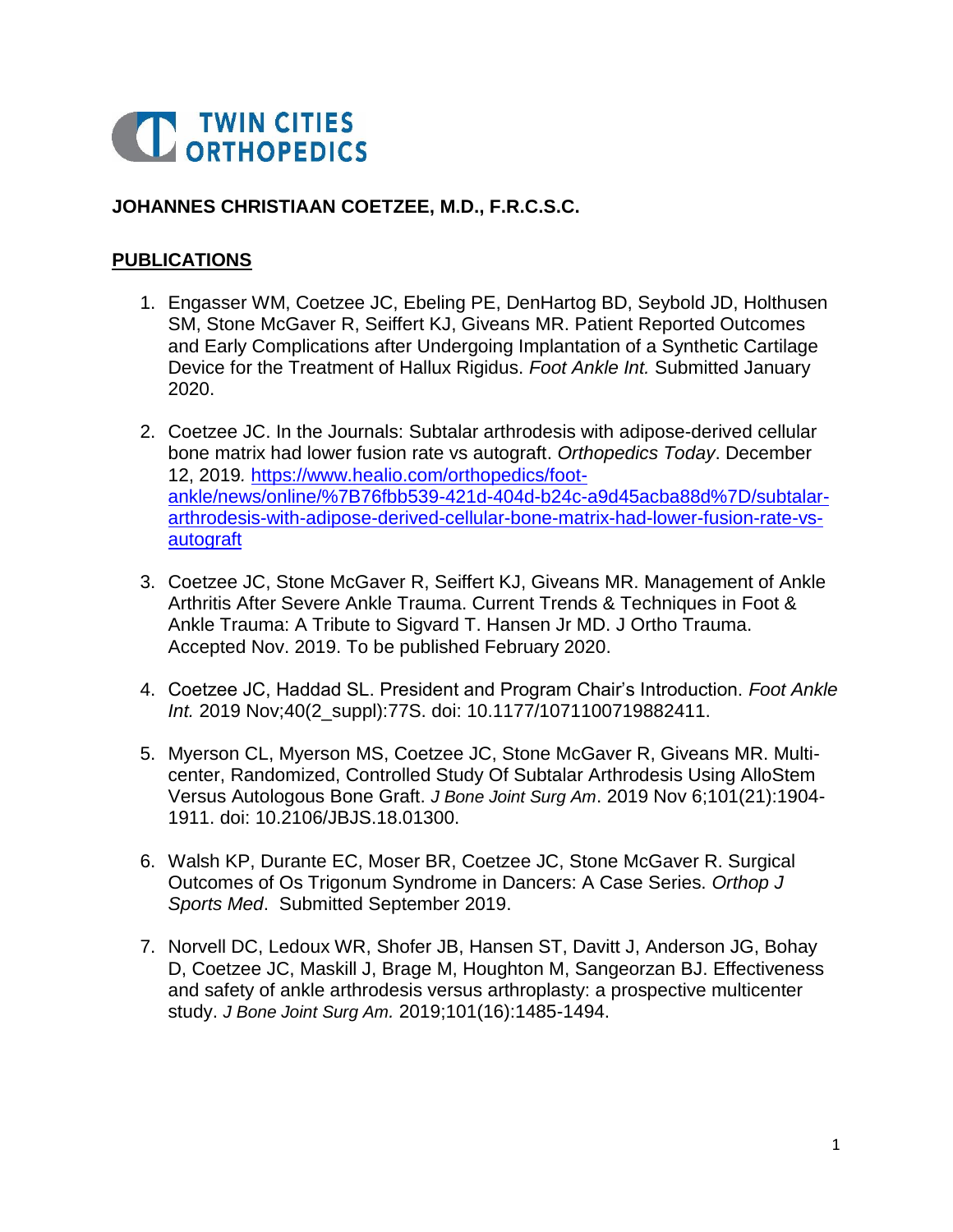- 8. Shofer JB, Ledoux WR, Orendurff MS, Hansen ST, Davitt J, Anderson JG, Bohay D, Coetzee JC, Houghton M, Norvell DC, Sangeorzan BJ. Step Activity After Surgical Treatment of Ankle Arthritis*. J Bone Joint Surg Am*. 2019;101(13):1177- 1184.
- 9. Coetzee JC, Ellington JK, Nilsson LJ, Stone McGaver R. Ankle Ligament Reconstruction: The Role of Augmentation. *Tech Foot Ankle Surg*. 2019 June;18(2):68-72.
- 10.Giza E, Coetzee JC, Neufeld S, Berlet G, Dowd T, Ryan P, Robbins J, Neher R, Kreulen C, Boukhemis K, Sarcon A, Schon L. Treatment of Osteochondral lesions in the ankle with a particulated juvenile cartilage allograft: four-year outcomes. Submitted *Arthroscopy*. 2019
- 11.Norvell DC, Shofer JB, Hansen ST, Davitt J, Anderson JG, Bohay D, Coetzee JC, Maskill J, Brage M, Houghton M, Ledoux WR, Sangeorzan BJ. Frequency and Impact of Adverse Events in Patients Undergoing Surgery for End-Stage Ankle Arthritis. *Foot Ankle Int.* 2018;39(9):1028-1038.doi: 10.1177/1071100718776021.
- 12.Li S, Myerson M, Coetzee JC. Management of a failed total ankle replacement with a revision prosthesis: a multicentre study of the indications, surgical challenges and short-term outcomes of the Salto XT prosthesis. 2018; 98-B(19). **Published Online:** 21 Feb 2018.
- 13.Coetzee JC, Ellington JK, Ronan JA, Stone RM. Functional Results of Open Broström Ankle Ligament Repair Augmented With a Suture Tape. *Foot Ankle Int.*  2018 Mar;39(3):304-310. doi: 10.1177/1071100717742363. Epub 2018 Feb 8.
- 14.Benich MR, Ledoux WR, Orenduff MS, Shofer JB, Hansen ST, Davitt J, Anderson JG, Bohay D, Coetzee JC, Maskill J, Brage M, Houghton M, Sangeorzan BJ. Comparison of Treatment Outcomes of Arthrodesis and Two Generations Of Ankle Replacement Implants. *J. Bone Joint Surg Am*. 2017 Nov 1;99(21):1792-1800. doi: 10.2106/JBJS.16.01471.
- 15.Coetzee JC. Treatment of a Large Osteochondral Lesion (Pothole) in the Talar Dome. Prochondrix Clinical Report Series. *AlloSource. Volume 1- Case Study*. October 2017.
- 16[.Vander Griend RA,](https://www.ncbi.nlm.nih.gov/pubmed/?term=Vander%20Griend%20RA%5BAuthor%5D&cauthor=true&cauthor_uid=28682140) [Younger ASE,](https://www.ncbi.nlm.nih.gov/pubmed/?term=Younger%20ASE%5BAuthor%5D&cauthor=true&cauthor_uid=28682140) [Buedts K,](https://www.ncbi.nlm.nih.gov/pubmed/?term=Buedts%20K%5BAuthor%5D&cauthor=true&cauthor_uid=28682140) [Chiodo CP,](https://www.ncbi.nlm.nih.gov/pubmed/?term=Chiodo%20CP%5BAuthor%5D&cauthor=true&cauthor_uid=28682140) Coetzee JC, [Ledoux](https://www.ncbi.nlm.nih.gov/pubmed/?term=Ledoux%20WR%5BAuthor%5D&cauthor=true&cauthor_uid=28682140)  [WR,](https://www.ncbi.nlm.nih.gov/pubmed/?term=Ledoux%20WR%5BAuthor%5D&cauthor=true&cauthor_uid=28682140) [Pinzur MS,](https://www.ncbi.nlm.nih.gov/pubmed/?term=Pinzur%20MS%5BAuthor%5D&cauthor=true&cauthor_uid=28682140) [Prasad KSRK,](https://www.ncbi.nlm.nih.gov/pubmed/?term=Prasad%20KSRK%5BAuthor%5D&cauthor=true&cauthor_uid=28682140) [Queen RM,](https://www.ncbi.nlm.nih.gov/pubmed/?term=Queen%20RM%5BAuthor%5D&cauthor=true&cauthor_uid=28682140) [Saltzman CL,](https://www.ncbi.nlm.nih.gov/pubmed/?term=Saltzman%20CL%5BAuthor%5D&cauthor=true&cauthor_uid=28682140) [Thordarson DB.](https://www.ncbi.nlm.nih.gov/pubmed/?term=Thordarson%20DB%5BAuthor%5D&cauthor=true&cauthor_uid=28682140) Total Ankle Arthroplasty: Minimum Follow-up Policy for Reporting Results and Guidelines for Reporting Problems and Complications Resulting in Reoperations. *[Foot Ankle Int](https://www.ncbi.nlm.nih.gov/pubmed/28682140)*. 2017 Jul;38(7):703-704. doi: 10.1177/1071100717716110.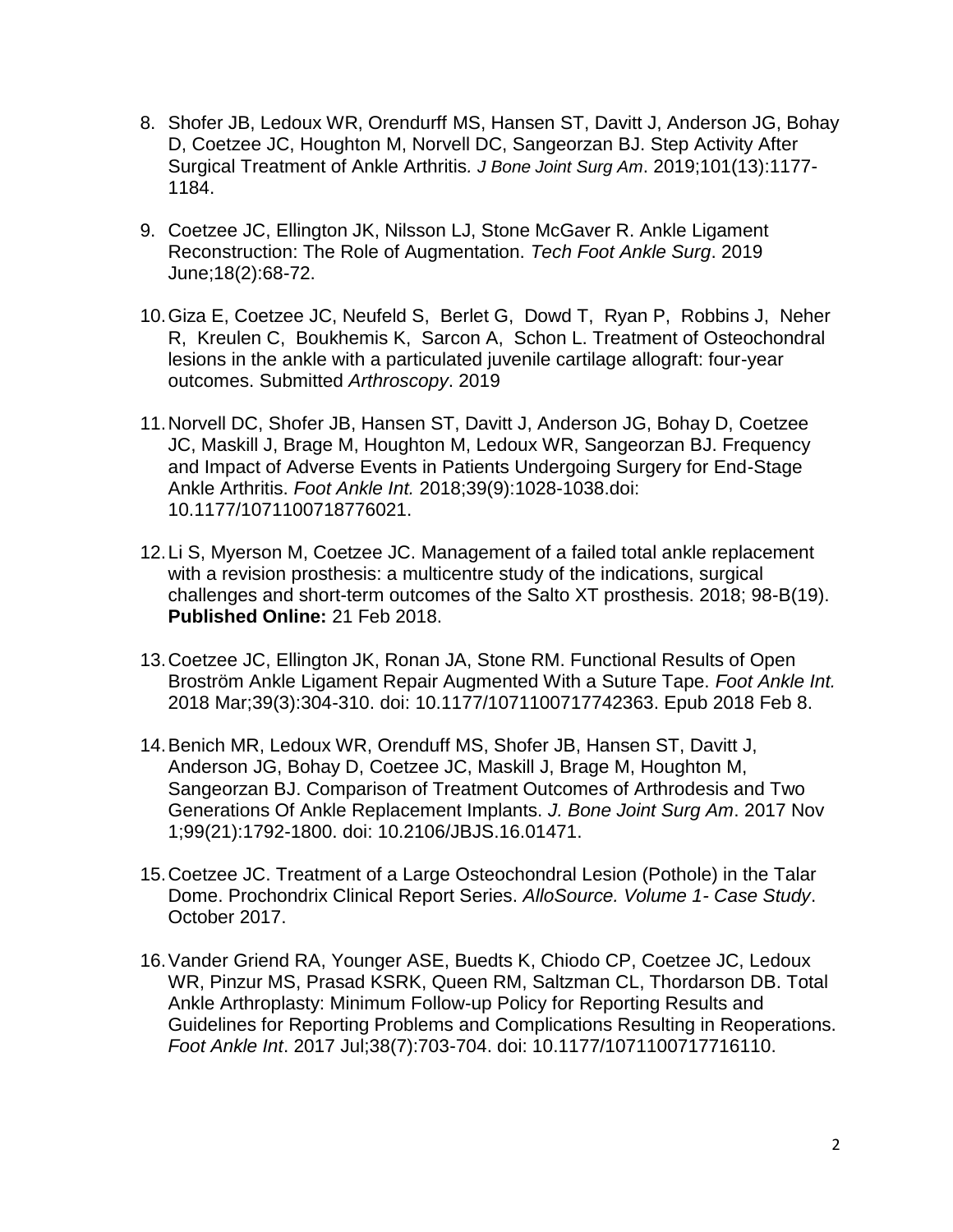- 17.Coetzee JC. Preface. *Foot Ankle Clin*. 2017 Jun;22(2):xv. doi: 10.1016/j.fcl.2017.01.015. Epub 2017 Mar 28.
- 18.Coetzee JC, Management of Hallux Rigidus in Athletes. *Operative Techniques in Sports Medicine*. 2017 June 25(2);108-112. DOI: http://dx.doi.org/10.1053/j.otsm.2017.03.002
- 19. Coetzee JC, Myerson MS, Anderson JG. The Use of AlloStem™ in Subtalar Fusions. *Foot Ankle Clin.* 2016 Dec;21(4):863-868. doi: 10.1016/j.fcl.2016.07.011.
- 20.Coetzee JC, Petersen D, Stone RM. Comparison of Three Total Ankle Replacement Systems done at a Single Facility. *Foot Ankle Spec*. 2017 Feb;10(1):20-25. doi: 10.1177/1938640016666926. Epub 2016 Sep 20.
- 21.Seybold JD, Coetzee JC. Primary Triple Arthrodesis for Management of Rigid Flatfoot Deformity. *J Bone Joing Surg Essent Surg Tech*, 2016 Aug 10; 6 (3): e29 . http://dx.doi.org/10.2106/JBJS.ST.16.00009
- 22.Oliver SM, [Coetzee JC,](http://www.ncbi.nlm.nih.gov/pubmed/?term=Coetzee%20JC%5BAuthor%5D&cauthor=true&cauthor_uid=27162222) [Nilsson LJ,](http://www.ncbi.nlm.nih.gov/pubmed/?term=Nilsson%20LJ%5BAuthor%5D&cauthor=true&cauthor_uid=27162222) [Samuelson KM,](http://www.ncbi.nlm.nih.gov/pubmed/?term=Samuelson%20KM%5BAuthor%5D&cauthor=true&cauthor_uid=27162222) [Stone RM,](http://www.ncbi.nlm.nih.gov/pubmed/?term=Stone%20RM%5BAuthor%5D&cauthor=true&cauthor_uid=27162222) [Fritz JE,](http://www.ncbi.nlm.nih.gov/pubmed/?term=Fritz%20JE%5BAuthor%5D&cauthor=true&cauthor_uid=27162222) [Giveans](http://www.ncbi.nlm.nih.gov/pubmed/?term=Giveans%20MR%5BAuthor%5D&cauthor=true&cauthor_uid=27162222)  [MR.](http://www.ncbi.nlm.nih.gov/pubmed/?term=Giveans%20MR%5BAuthor%5D&cauthor=true&cauthor_uid=27162222) Early Patient Satisfaction Results on a Modern Generation Fixed-Bearing Total Ankle Arthroplasty. Foot Ankle Int. 2016 Sep;37(9):938-43. doi: 10.1177/1071100716648736. Epub 2016 May 9. Erratum in: Foot Ankle Int. 2017 Feb;38(2):232.
- 23.Seybold JD, Coetzee JC. [Lisfranc Injuries: When to Observe, Fix, or Fuse.](http://www.ncbi.nlm.nih.gov/pubmed/26409591) Clin Sports Med. 2015 Oct;34(4):705-23. doi: 10.1016/j.csm.2015.06.006. Epub 2015 Jul 23. Review.
- 24.Coetzee JC, Seybold JD, Moser BR, Stone RM. Management of Posterior Impingement in the Ankle in Athletes and Dancers. *Foot Ankle Int. Sports Topical Review* 2015 36(8):988-994.
- 25.Trends in Foot and Ankle Surgery written by Jaye Summers featuring Dr Coetzee and Dr Moser. American Academy of Orthopaedic Surgeons: 2015 Annual Meeting, latest edition of *MD Conference Express*.
- 26[.Giza E,](http://www.ncbi.nlm.nih.gov/pubmed/?term=Giza%20E%5BAuthor%5D&cauthor=true&cauthor_uid=25223301) [Delman C,](http://www.ncbi.nlm.nih.gov/pubmed/?term=Delman%20C%5BAuthor%5D&cauthor=true&cauthor_uid=25223301) [Coetzee JC,](http://www.ncbi.nlm.nih.gov/pubmed/?term=Coetzee%20JC%5BAuthor%5D&cauthor=true&cauthor_uid=25223301) [Schon LC.](http://www.ncbi.nlm.nih.gov/pubmed/?term=Schon%20LC%5BAuthor%5D&cauthor=true&cauthor_uid=25223301) Arthroscopic treatment of talus osteochondral lesions with particulated juvenile allograft cartilage. [Foot Ankle Int.](http://www.ncbi.nlm.nih.gov/pubmed/25223301) 2014 Oct;35(10):1087-94. doi: 10.1177/1071100714548704. Epub 2014 Sep 15.
- 27.Hsu AR, Haddad S, Coetzee JC, Berlet. Effects of Total Ankle Arthroplasty Training Course on Physician Practice Patterns and Complication Rates. *Foot Ankle Spec* June 2014;7(3):193-198.
- *28.*Coetzee JC. Total Ankle Replacement. MN Physician. Dec. 2013;27(9):18-19.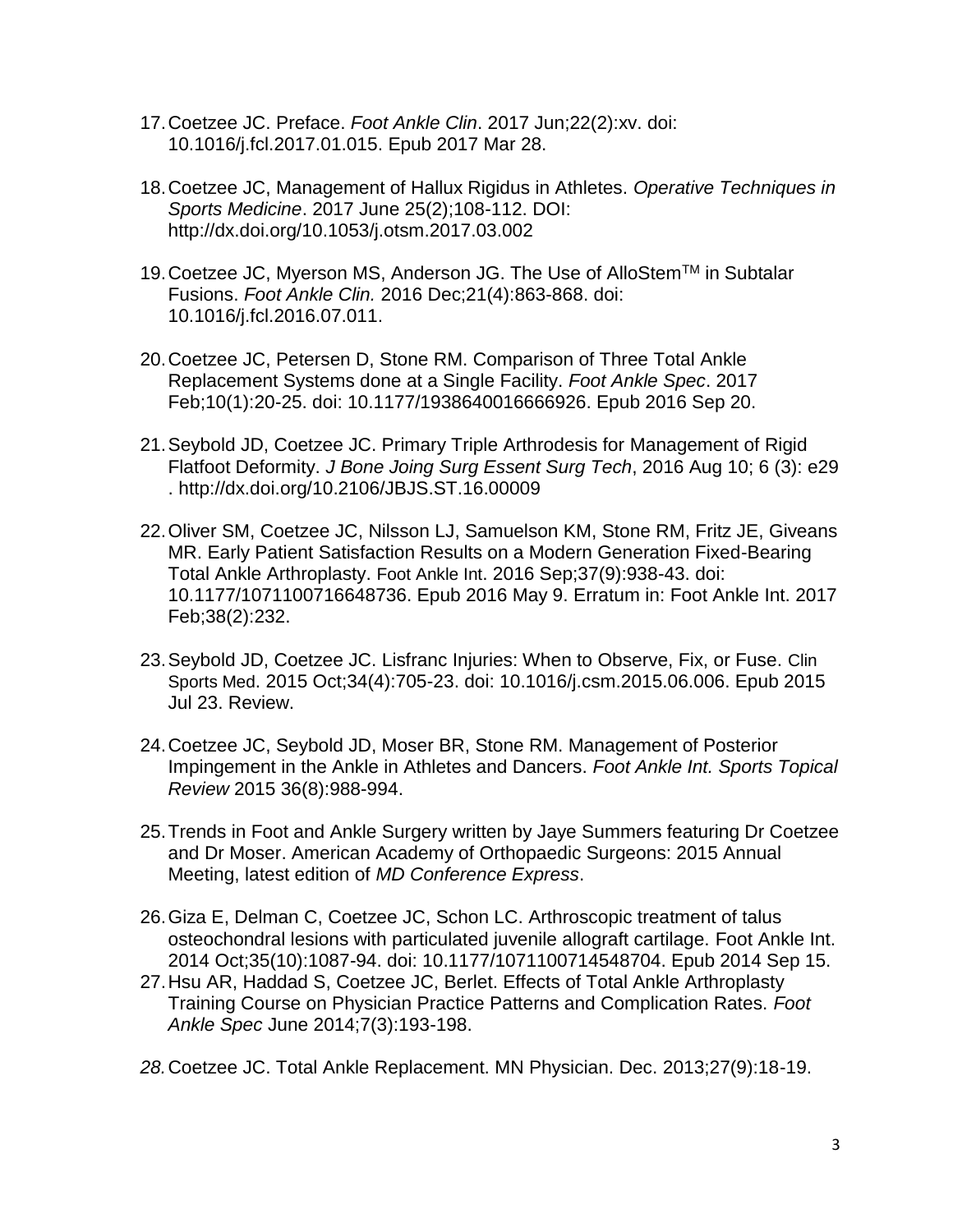- 29.Coetzee JC, Giza E, Schon LC, Berlet GC, Neufeld S, Stone RM, Wilson EL. Treatment of Osteochondral Lesions of the Talus with Particulated Juvenile Cartilage. *Foot Ankle Int* 2013 Sep;34(9):1205-11.
- 30.Coetzee JC, Rippstein PF: Ankle Replacement with the Mobility Total Ankle System. *Orthopaedic Knowledge Online Journal* 2013 Feb;11(2): https://www.aaos.org/OKOJ/vol11/issue2/FOO046/
- 31.Coetzee JC, Ables A. Total Ankle Replacement for Ankle Arthritis. TornierOR News. [www.tornieror.com](http://www.tornieror.com/) January 2013.
- 32.Ebeling PB, Coetzee JC. Tendon Transfers in Foot and Ankle Surgery. *Orthopaedic Knowledge Online Journal* 2012;10(11): [http://orthoportal.aaos.org/oko/article.aspx?article=OKO\\_FOO048](http://orthoportal.aaos.org/oko/article.aspx?article=OKO_FOO048) Accessed November 1, 2012.
- 33.Coetzee JC. Advances in Stem Cell Therapy: Salvage of Complicated Nonunions in Foot and Ankle Surgery; MN Physician. July 2012;26(4):20-21.
- 34.Sheibani-Rad S, Coetzee JC, Giveans MR, DiGiovanni C. Arthrodesis vs. ORIF for Lisfranc fractures: A systematic review of the literature. ORTHOPEDICS 2012 Jun;35(6):e868-873.
- 35.Rippstein PF, Huber M, Coetzee JC, Naal FD. Total ankle replacement using a new three-component implant. *J Bone Joint Surg Am* 2011; 3;93(15):1426-1435.
- 36.Ellington JK, Myerson M, Coetzee JC, Stone RM. The use of the Lapidus procedure for recurrent hallux valgus. *Foot Ankle Int* 2011; 32(7):674-680.
- 37.Coetzee JC. Surgical strategies: lateral ligament reconstruction as part of the management of varus ankle deformity with ankle replacement. *Foot Ankle Int*, Mar 2010;31(3):267-74.
- 38.Coetzee JC, Ebeling PB: Treatment of Syndesmoses Disruptions: A prospective, randomized study comparing conventional screw fixation vs TightRope® fiber wire fixation – medium term results. South African Orthopaedic Journal. Autumn 2009;8(1):32-37.
- 39.Schuster J, Coetzee JC, Stovitz SD. Foot pain: biomechanical basics as a guide for assessment and treatment. Phys Sportsmed, Jun 2009; 37(2): 80-6.
- 40.Scranton PE, Coetzee JC, Carreira D. Arthrodesis of the first metatarsocuneiform joint: a comparative study of fixation methods. Foot Ankle Int, Apr 2009; 30(4): 341-5.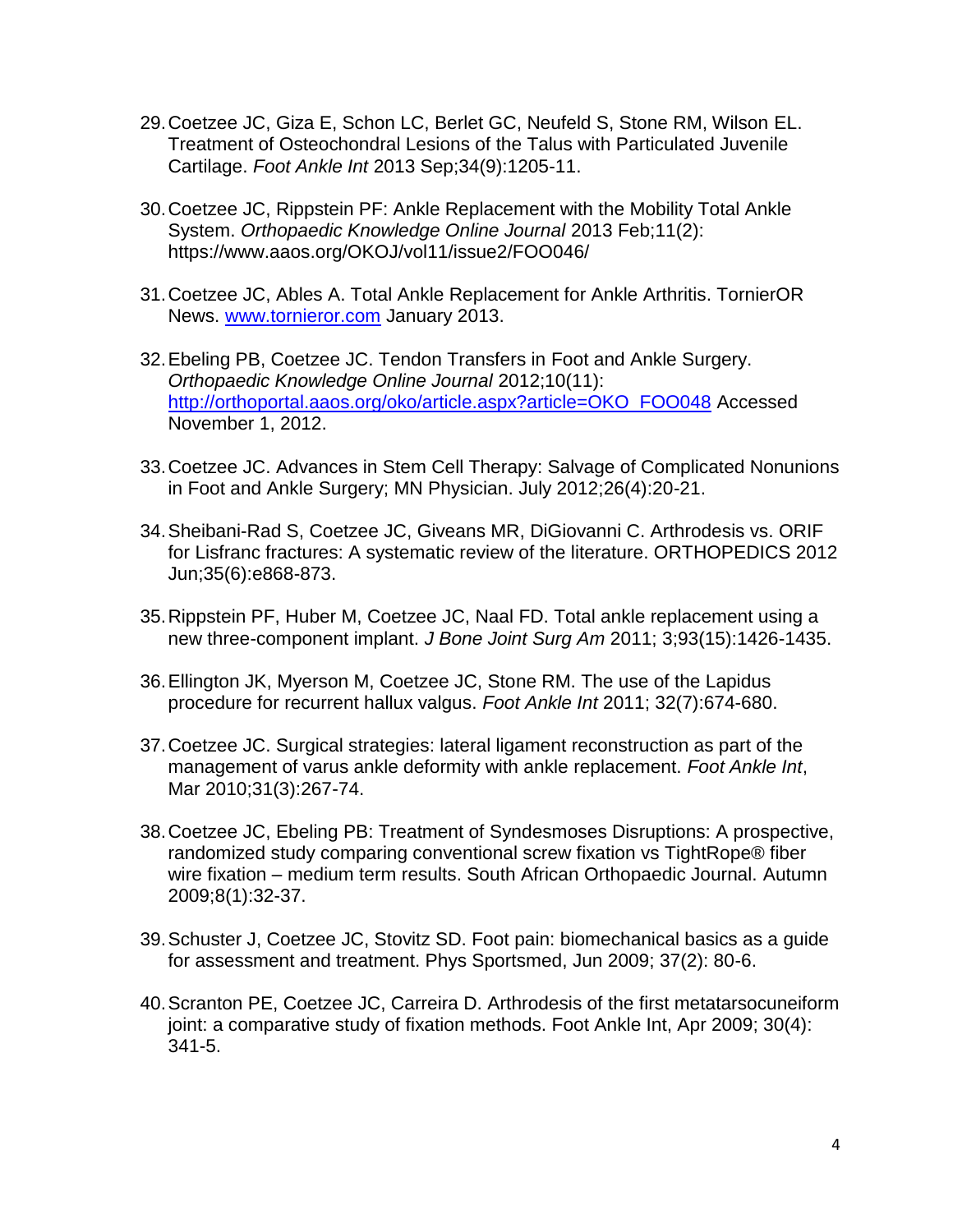- 41.Coetzee JC. Making sense of lisfranc injuries. Foot Ankle Clin, Dec 2008; 13(4): 695-704, ix.
- 42.Coetzee JC. Management of varus or valgus ankle deformity with ankle replacement. Foot Ankle Clin, Sep 2008; 13(3): 509-20, x.
- 43.Coetzee JC, Ebeling P: Treatment of Syndesmosis Disruptions with Tightrope Fixation. Techniques in Foot and Ankle Surgery, Sept 2008; (7)3:196-202.
- 44.Haddad SL, Coetzee JC, Estok R, Fahrbach K, Banel D, Nalysnyk L. Intermediate and Long-Term Outcomes of Total Ankle Arthroplasty and Ankle Arthrodesis. A Systematic Review of the Literature J. Bone Joint Surg. Am., Sep 2007; 89 (9): 1899 - 1905.
- 45.Pena FA, Agel J, Coetzee JC. Comparison of the MFA to the AOFAS outcome tool in a population undergoing total ankle replacement. Foot Ankle Int, Jul 2007; 28(7): 788-93.
- 46.Coetzee JC, Rippstein PF. Surgical strategies: scarf osteotomy for hallux valgus. Foot Ankle Int, Apr 2007; 28(4): 529-35.
- 47.Coetzee JC, Ly TV. Treatment of Primarily Ligamentous Lisfranc Joint Injuries: Primary Arthrodesis Compared with Open Reduction and Internal Fixation. Surgical Technique J. Bone Joint Surg. Am., Mar 2007; 89: 122 - 127.
- 48.Nilsson LJ, Coetzee JC. Stress fracture in the presence of a calcaneonavicular coalition: a case report. Foot Ankle Int, May 2006; 27(5): 373-4.
- 49.Ly TV, Coetzee JC. Treatment of Primarily Ligamentous Lisfranc Joint Injuries: Primary Arthrodesis Compared with Open Reduction and Internal Fixation. A Prospective, Randomized Study J. Bone Joint Surg. Am., Mar 2006; 88: 514 - 520.
- 50.Pena FA, Coetzee JC. Ankle syndesmosis injuries. Foot Ankle Clin, Mar 2006; 11(1): 35-50, viii.
- 51.Coetzee JC, Pomeroy GC, Watts JD, Barrow C. The use of autologous concentrated growth factors to promote syndesmosis fusion in the Agility total ankle replacement. A preliminary study. Foot Ankle Int, Oct 2005; 26(10): 840-6.
- 52.Agel J, Coetzee JC, Sangeorzan BJ, Roberts MM, Hansen Jr ST. Functional limitations of patients with end-stage ankle arthrosis. Foot Ankle Int, Jul 2005; 26(7): 537-9.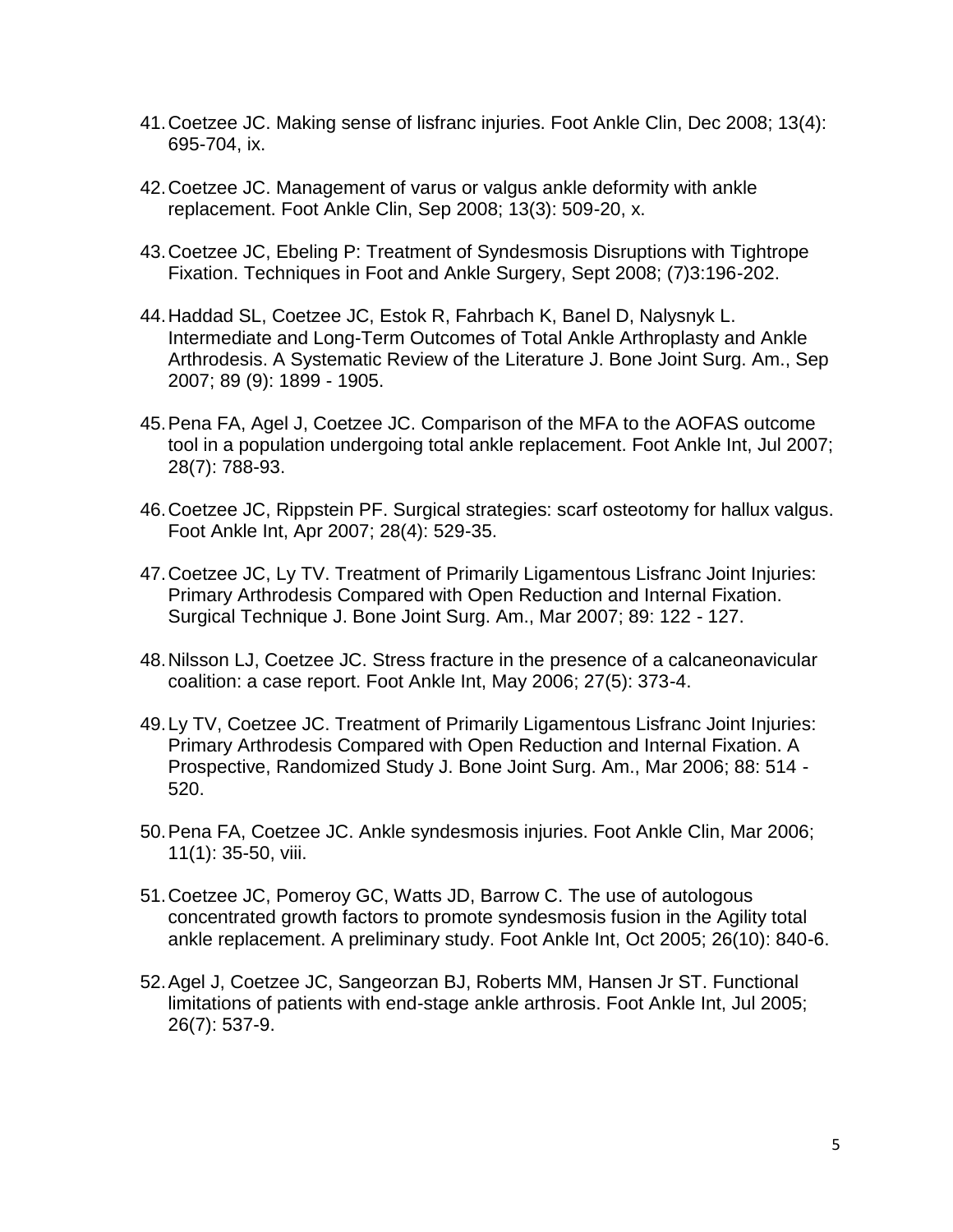- 53.Coetzee JC, Wickum D. The Lapidus procedure: a prospective cohort outcome study. Foot Ankle Int, Aug 2004;25(8):526-31.
- 54.Stovitz SD, Coetzee JC. Hyperpronation and foot pain: steps toward pain-free feet. Phys Sportsmed, Aug 2004; 32(8): 19-26.
- 55.Coetzee JC, Castro MD. Accurate measurement of ankle range of motion after total ankle arthroplasty. Clin Orthop Relat Res, Jul 2004; (424) 27-31.
- 56.Coetzee JC, Resig SG, Kuskowski M, Saleh KJ. The Lapidus Procedure as Salvage After Failed Surgical Treatment of Hallux Valgus. Surgical Technique J. Bone Joint Surg. Am., Mar 2004; 86: 30 - 36.
- 57.Castro MD, Coetzee JC. Surgical Treatment of Grade III Posterior Tibial Tendon Insufficiency: Single and Double Arthrodesis Techniques in Foot and ankle. Techniques in Foot & Ankle Surgery: Dec 2003; 2(4): 232-236.
- 58.Coetzee JC, Castro MD. The indications and biomechanical rationale for various hindfoot procedures in the treatment of posterior tibialis tendon dysfunction. Foot Ankle Clin, Sep 2003; 8(3): 453-9.
- 59.Saltzman CL, Amendola A, Anderson R, Coetzee JC, Gall RJ, Haddad SL, Herbst S, Lian G, Sanders RW, Scioli M, Younger AS. Surgeon training and complications in total ankle arthroplasty. Foot Ankle Int, Jun 2003; 24(6): 514-8.
- 60.Coetzee JC, Resig SG, Kuskowski M, Saleh KJ. The Lapidus Procedure as Salvage After Failed Surgical Treatment of Hallux Valgus: A Prospective Cohort Study J. Bone Joint Surg. Am., Jan 2003; 85: 60 - 65.
- 61.Coetzee JC. Scarf osteotomy for hallux valgus repair: the dark side. Foot Ankle Int, Jan 2003; 24(1): 29-33.
- 62.Coetzee JC. Ankle Replacement: Déjà vu? Foot Ankle Clin N Am, Dec 2002; Volume 7, Issue 4: xiii – xiv.
- 63.Coetzee JC. Guest editor of Total Ankle Replacement: Foot and Ankle Clinics: Dec 2002; Pages 679-868.
- 64.Hartman D, Coetzee JC. Two US practitioners' experience of using essential oils for wound care. J Wound Care, Sep 2002; 11(8): 317-20.
- 65.Coetzee JC, Hansen ST. Surgical management of severe deformity resulting from posterior tibial tendon dysfunction. Foot Ankle Int, Dec 2001; 22(12): 944-9.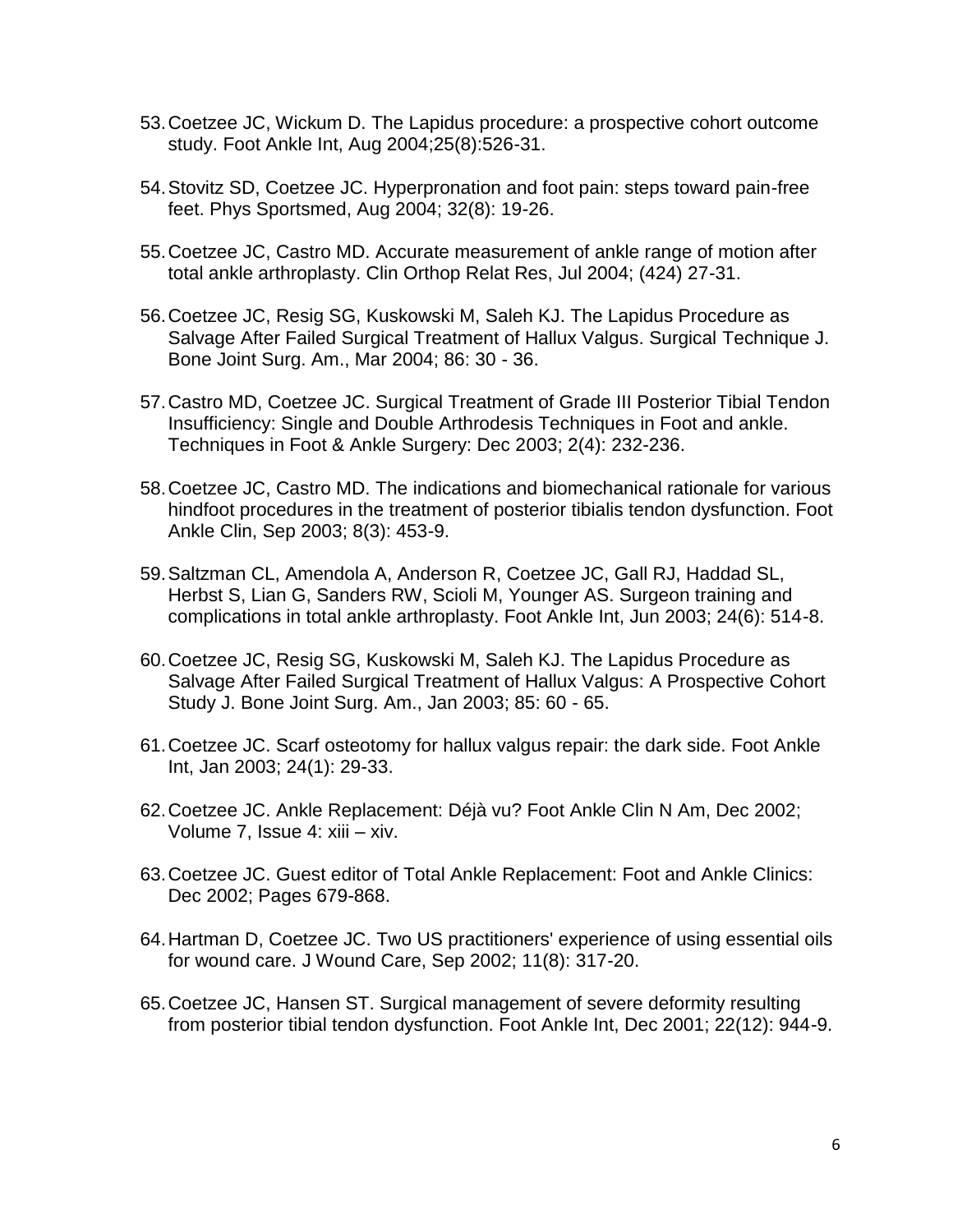- 66.Anderson JG, Coetzee JC, Hansen ST. Revision ankle fusion using internal compression arthrodesis with screw fixation. Foot Ankle Int, May 1997; 18(5): 300-9.
- 67.Coetzee JC. Comparison of Standard Radiographs with Q.D.R. Densitometer Measurements Regarding Osteoporosis and Risk of Femur Fractures. Abstract. JBJS, 74B, pp 196, Orthopaedic Proceedings Supplement 11, 1992.
- 68.Coetzee JC, van der Merwe EJ. Exposure of surgeons-in-training to radiation during intramedullary fixation of femoral shaft fractures. S Afr Med J, Mar 1992; 81(6): 312-4.
- 69.Coetzee JC, Radiation Exposure of the Surgeon During Intra-Medullary Fixation of Femur Fractures. Abstract. JBJS, 73B, pp 138, Orthopaedic Proceedings Supplement, Sept, 1991.
- 70.Coetzee JC, The Socio-Economic Complications of Long-term Hospitalization of Orthopaedic Patients. Abstract. JBJS, 72B, pp 74, Orthopaedic Proceedings, July, 1990.

## **NON PEER REVIEW/ INVITED ARTICLES**

- 1. [http://ryortho.com/2015/08/breathtaking-worlds-first-bilateral-hand-transplant-in](http://ryortho.com/2015/08/breathtaking-worlds-first-bilateral-hand-transplant-in-a-child-nonunion-rate-in-subtalar-fusionsmysteries-remain-and-more)[a-child-nonunion-rate-in-subtalar-fusionsmysteries-remain-and-more/](http://ryortho.com/2015/08/breathtaking-worlds-first-bilateral-hand-transplant-in-a-child-nonunion-rate-in-subtalar-fusionsmysteries-remain-and-more)
- 2. <http://www.halfmarathons.net/running-hills-wont-hurt-your-achilles-study/> by Laura Dattaroon March 2, 2015
- 3. Coetzee JC, Ables Amy. Total Ankle Replacement for Ankle Arthritis. Department of Orthopedic Surgery at Duke University Medical Center. December 2012.
- 4. Coetzee JC: "Acquired Flatfoot Deformity: Recognition and Treatment: Your Patient and Fitness", 14(6):19-23, November/December 2000.

## **TEXTBOOK**

- 1. McGarvey W, Coetzee JC. Midfoot fractures and dislocations. In: Porter DA, Schon LC, editors. *Baxter's The Foot and Ankle in Sport, Third Edition*. Elsevier. To be published May 2020. Chapter 7. Hardcover ISBN: 9780323549424.
- 2. Coetzee JC, Rippstein P. Total Ankle Replacement in Deformity. *In: The Atlas of Ankle Replacements.* In Production, March 30, 2020. https://doi.org/10.1142/q0186*.* ISBN:978-1-78634-623-0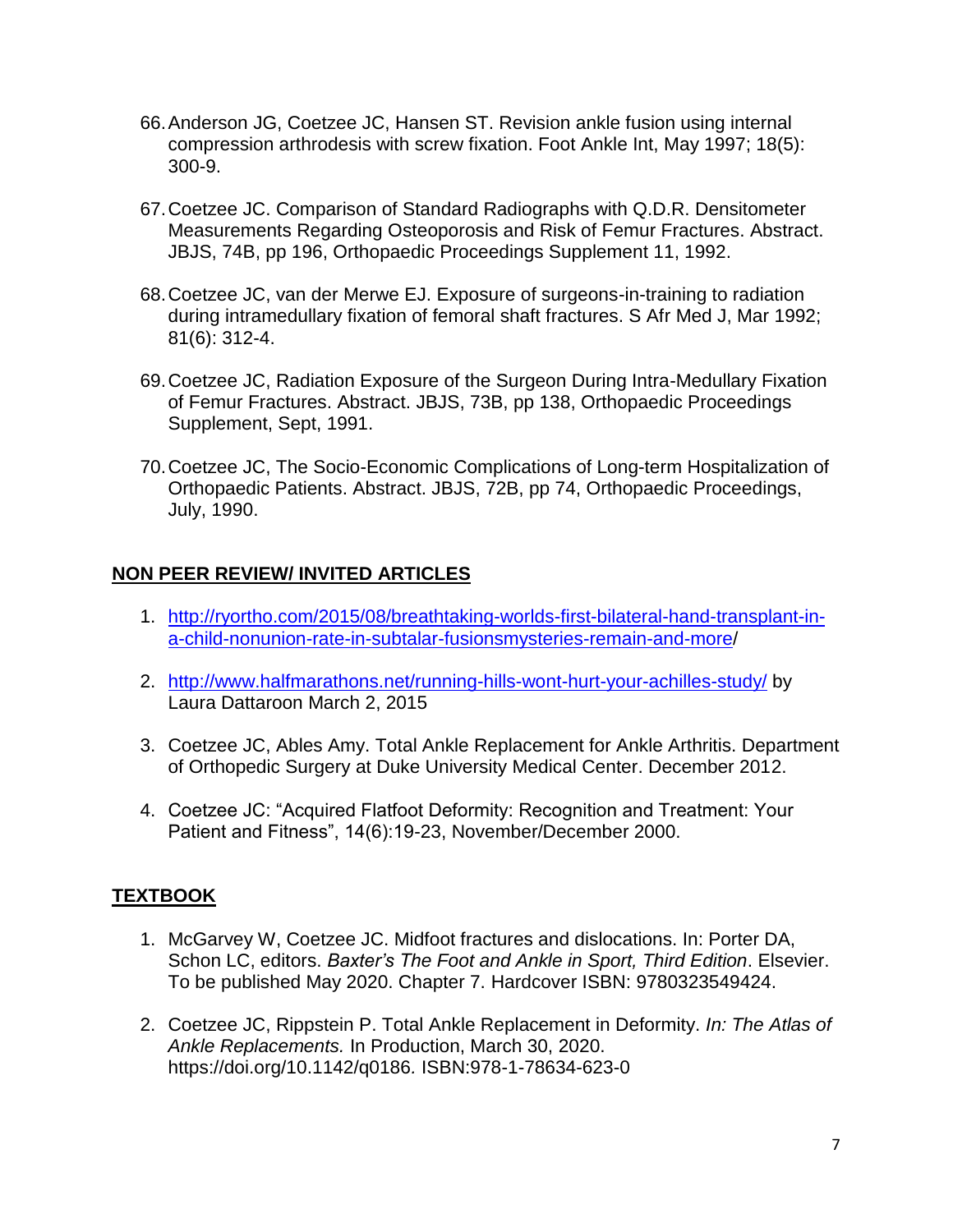- 3. Coetzee JC, Ebeling PB. Revision Hallux Valgus Correction. *Operative Techniques in Orthopaedic Surgery 3/e*. Wolters Kluwer Health. Submitted for Publication 2019; Chapter 17. To be published March 2021.
- 4. Coetzee JC. Section Editor for Foot and Ankle. Instructional Course Lectures, Volume 67. Am Acad Ortho Surgery, Rosemount, IL: 2018. ISBN: 978-1-62552- 704-2
- 5. Coetzee JC. Editor for Current Updates in Total Ankle Arthroplasty *Foot Ankle Clin.* 2017 June 22(2);241-502.
- 6. Seybold JD, Coetzee JC. Surgical Management of Post-traumatic Midfoot Deformity and Arthritis. *Tech Foot Ankle Surg.* Wolter Kluwer. 2016 June;15(2):79-86(8). DOI: 10.1097/BTF.0000000000000094.
- 7. Coetzee JC, Pena FA. Minimally Invasive Closed Reduction and Internal Fixation of Calcaneal Fractures (Second Edition). In: Scuderi, GR; Tria, AJ. *Minimally Invasive Surgery in Orthopedics*. Date: 30 January 2016. pp 1-6. ISBN: 978-3- 319-15206-6 (Online). doi:10.1007/978-3-319-15206-6\_80-1.
- 8. Coetzee JC. Arthrodesis of the Tarsometatarsal Joint for Acute Midfoot Injuries. In: AOFAS *Advanced Reconstruction Foot and Ankle 2.* Am Acad Ortho Surgery, Rosemount, IL: 2015;Chapter 54:453-460.
- 9. Coetzee JC. The Mobility Prosthesis. In: AAOS monograph, *Total Ankle Arthroplasty.* Rosemount, IL 2015;Chapter 14:165-170.
- 10.Coetzee JC. The Agility Total Ankle Prosthesis: Design Issues and Implementation Techniques That Lead to Revision Surgery. In: AAOS monograph, *Total Ankle Arthroplasty.* Rosemount, IL: 2015;Chapter 5:51-59.
- 11.Editor, Managing Complications in Foot and Ankle Surgery, *Foot Ankle Clin.* Elsevier, New York, NY; 2014;Sep;19(3).
- 12.Coetzee JC. Preface. Managing Complications in Foot and Ankle Surgery, *Foot Ankle Clin.* Elsevier, New York, NY; 2014;Sep;19(3):xiii-xiv
- 13.Coetzee JC. Management of Anterior Translation of the Talus During a Total Ankle Replacement *Total Ankle Replacement: An Operative Manual 1st Edition*: Lippincott Williams & Wilkins. Philadelphia, PA; 2014;Chapter 11: 92-99.
- 14.Coetzee JC. Treatment of Hindfoot and Midfoot Arthritis. In: Coughlin, Saltzman, Anderson Mann's *Surgery of the Foot and Ankle.* Saunders. 2013. Chapter 20: 1008-1036.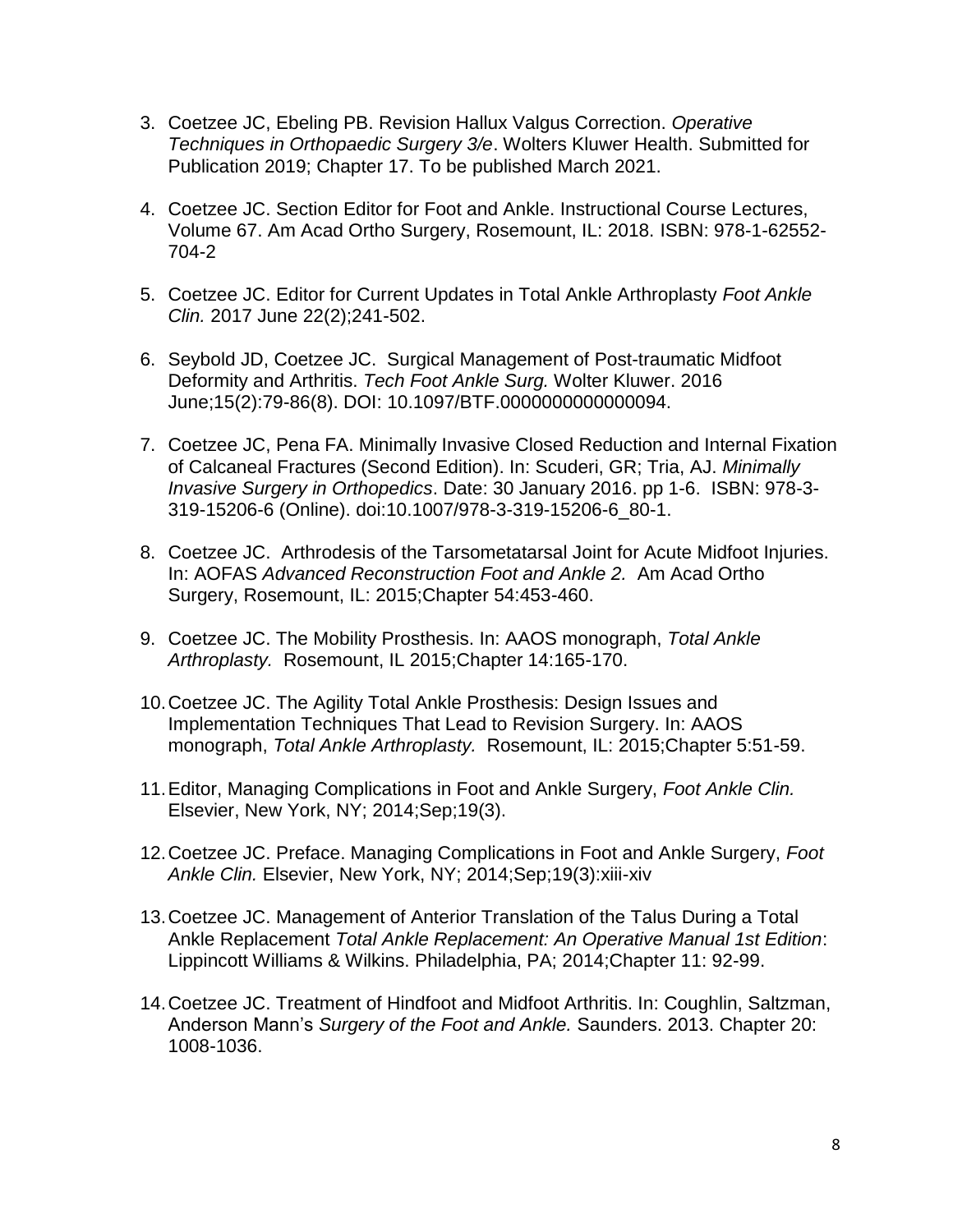- 15.Coetzee JC, Rippenstien PF. Arthrodesis of the Tarsometatarsal (Lisfranc) Joint. In: *Atlas of Essential Orthopaedic Procedures*. Rosemount, IL: Am Acad Ortho Surgery; June 2013: Chapter 79: 519-525.
- 16.Coetzee JC, Ebeling, PB, Easley ME. Revision Hallux Valgus Correction. In: Wiesel S. Operative Techniques in Orthopaedic Surgery. Philadelphia, PA: Lippincott Williams & Wilkins; 2011: Volume 4; Chapter 15:3564–3576.
- 17.Coetzee JC, DeOrio JK. Total Ankle Replacement Systems Available in the United States. In O'Connor M, Egol, KA. Academy of Orthopaedic Surgeons Instr Course Lect; Jan 2010;59 Chapter 31: 367-374.
- 18.Coetzee JC, Pena FA. Minimally Invasive Closed Reduction and Internal Fixation of Calcaneal Fractures. In: Scuderi, GR; Tria, AJ. Minimally Invasive Surgery in Orthopedics. New York, NY: Springer Science + Business Media, LLC, 2010. Chapter 57: 473-477.
- 19.Coetzee JC, Hurwitz, SR: (Editors for the textbook) Arthritis and Arthroplasty: The Foot and Ankle. Saunders, an imprint of Elsevier Inc. 2009.
- 20.Coetzee JC, Ebeling P: Syndesmosis Fusion in the Agility Total Ankle Arthroplasty. Arthritis and Arthroplasty: The Foot and Ankle. Saunders Elsevier, 2009. Chapter 16:Pgs 140-145.
- 21.Coetzee JC, Resig S. Conversion of a Failed Total Ankle Replacement to an Ankle Fusion: Indications and Technique. Arthritis and Arthroplasty: The Foot and Ankle. Saunders Elsevier, 2009. Chapter 23: Pgs 204-211.
- 22.Coetzee JC, Ebeling PB: Lisfranc, Forefoot, Sesamoid, and Turf Toe Injuries. In: Pinzur, Michael S. Orthopedic Knowledge Update: Foot and Ankle Volume 4: Rosemont, IL: American Academy of Orthopaedic Surgeons, 2008: Chapter 9: 95-106.
- 23.Coetzee JC. AAOS publication on foot and ankle problems. Management of 5th Metatarsal stress fractures: 2008.
- 24.Coetzee JC. Operative Techniques in Orthopaedic Surgery Volume 3. Wolters Kluwer Lippincott Williams and Wilkins, 2007
	- 1. Primary Agility Total Ankle Arthroplasty
	- 2. Revision Hallux Valgus Correction
- 25.Coetzee JC, Lowe W, Anderson D. Book Chapter, "Superior Labrum Anterior to Posterior Lesions" in Clinical Sports Medicine, eds Johnson D and Mair S. Mosby, Inc. 2006, pp 221-226.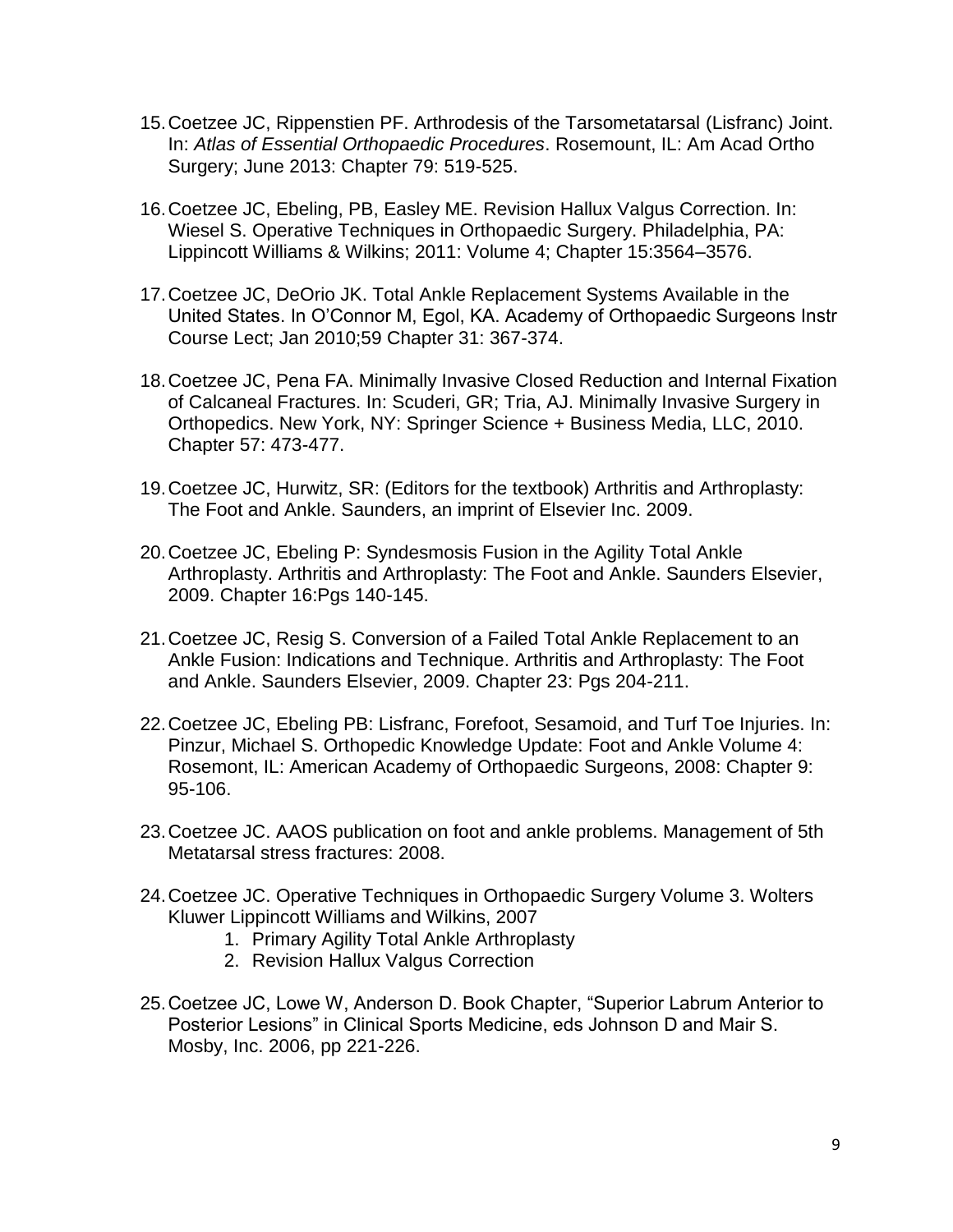- 26.Coetzee JC. Contributing Author, "Manual of Orthopaedics", Sixth Edition, Editors: Swiontkowski, MF and Stovitz, SD, Lippincott Williams, & Wilkins, 2005.
	- 1. Fractures and Dislocations of the Foot
	- 2. Overuse and Miscellaneous Conditions of the Foot and Ankle
- 27.Coetzee JC. Foot and Ankle Manual. Chapter of 3rd edition: Rheumatoid Arthritis of the Foot and Ankle. 2005.
- 28.Coetzee JC. The Lapidus Procedure for Correction of Moderate and Sever Metatarsus Primus and Hallux Valgus Deformities. In: Nunley JA, Pfeffer GB, Sanders RW, Trepman E (eds). Advanced Reconstruction of the Foot and Ankle, 1st Edition. Rosemont, IL: American Academy of Orthopaedic Surgeons, 2004: 35-40.

## **VIDEO**

- 1. Contributor to the Arthroscopic Surgical Techniques: Advanced Ankle Arthroscopy. Arthroscopy Association of North America and American Academy of Orthopedic Surgeons. 2011.
- 2. Haddad SL, Weinfeld SB, Coetzee JC. Video: The Athlete's Ankle Volume 2: A Virtual Fellowship Interactive Multimedia Program. Rosemont, IL: American Academy of Orthopedic Surgeons. 2010.
- 3. Haddad SL, Weinfeld SB, Coetzee JC. Video: The Athlete's Ankle Volume 1: A Virtual Fellowship Interactive Multimedia Program. Rosemont, IL: American Academy of Orthopedic Surgeons. 2009.

## **INTERNATIONAL PRESENTATIONS**

BOFAS (British) Annual Scientific Meeting, Edinburgh, 2018. November 7-9, 2018.

- 1. Arthrex Live Demonstration Workshop
- 2. Soft Tissue Issues: The medial ankle ligaments
- 3. Treatment of Osteochondral Lesions: Other Options
- 4. **Multi-center, Randomized, Controlled Study Of Subtalar Arthrodesis Using AlloStem Versus Autologous Bone Graft**

Ankle and Hindfoot Arthritis, Chile. April 11-12, 2018

- 1. Post-traumatic Ankle Arthritis- When to Reconstruct?
- 2. Clinical Cases and Discussion
- 3. Ankle Arthrodesis Tips and Tricks
- 4. Is Possible to Replace the Ankle Joint- History of the Ankle Replacement
- 5. Salto- 10 Years of Follow-up
- 6. Peritalar Instability- What we need to know and how to address it?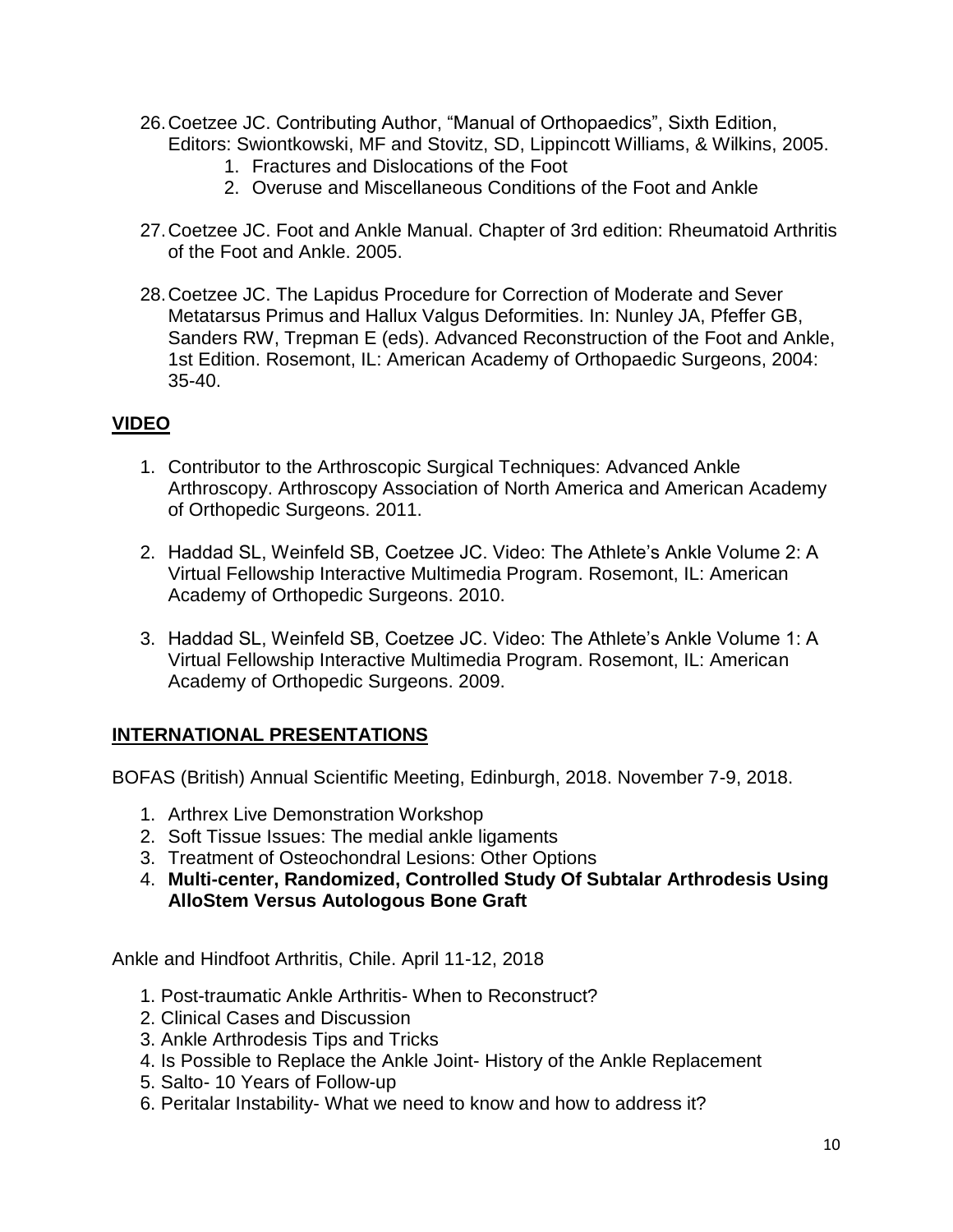7. Muller Weiss- How do I treat it OTT vs Fusion

8. Is Possible to Combine Fusion, Osteotomies and Soft Tissue Procedures

- 9. Syndesmotic Instability and TAA- Diagnosis, Treatment and Pearls
- 10. How to Deal with Malalignment and TAA

WHAT'S NEW IN FOOT AND ANKLE SURGERY 2017, 5<sup>th</sup> International Advanced Course in Foot & Ankle Surgery Roma, May 9‐10, 2017.

- 1. Calcaneal fractures: ORIF (sinus tarsi approach)
- 2. Lisfranc fracture/dislocation: reduction and fixation vs primary fusion
- 3. Ankle post--‐traumatic arthritis: replacement: Anterior approach
- 4. Posterior tibial tendon and spring ligament injuries in the athlete
- 5. Acute Lisfranc sprain
- 6. Failed surgery for lateral ligament reconstruction
- 7. Turf toe. When to operate and how to fix it

Technique Champions. Primary Arthrodesis. AOFAS Webinar: Ligamentous Lisfranc Injuries in the Athlete. September 20, 2016

AOFAS Annual Meeting 2016, **Toronto, Ontario, Canada,** July 20-23, 2016

- 1. Posterior Tibial Tendon and Spring Ligament Injuries in the Athlete.
- 2. Failed Surgery for Lateral Ligament Instability
- 3. Algorithms for Varus Ankle
- 4. E-poster: Retrospective Chart Review of the Internal Brace Ligament Augmentation Repair in Conjunction with Open Broström Surgery in Foot and Ankle patients.

**South African Orthopaedic Association,** Cape Town, South Africa, April 11-15, 2016.

- 1. Takedown of Ankle Fusions and Conversion to Total Ankle Replacements: A Prospective Longitudinal Study
- 2. Surgical Treatment of Os Trigonum Syndrome in Dancers through an open approach
- 3. Functional Outcome of Sesamoid Excision in Athletes

#### Chilean Society of Orthopaedics & Traumatology. **51º Congreso Chileno de Ortopedia y Traumatología** November 19-20, 2015. La Serena, Chile

- 1. Spring Ligament Reconstruction in Flat Foot Treatment
- 2. Medial Column in Flat Foot. When and Where to Stabilize?
- 3. Valgus Ankle Arthritis. Osteotomies and Deltoid Ligament Repair.
- 4. Ankle Replacement Revision Surgery
- 5. Midfoot Osteotomies in Cavo Varus Foot
- 6. Triple Arthrodesis in Severe Cavus Foot. How I do it? Other Alternatives?

Fortius International Sports Injury Conference (fisic '15) October 13-14, 2015. London, England.

- 1. **Plantar plate injuries — diagnosis and treatment**
- 2. Ankle & Midfoot Injuries- Chair
- 3. **Deltoid & spring ligament tears in the athlete – when do they need surgery?**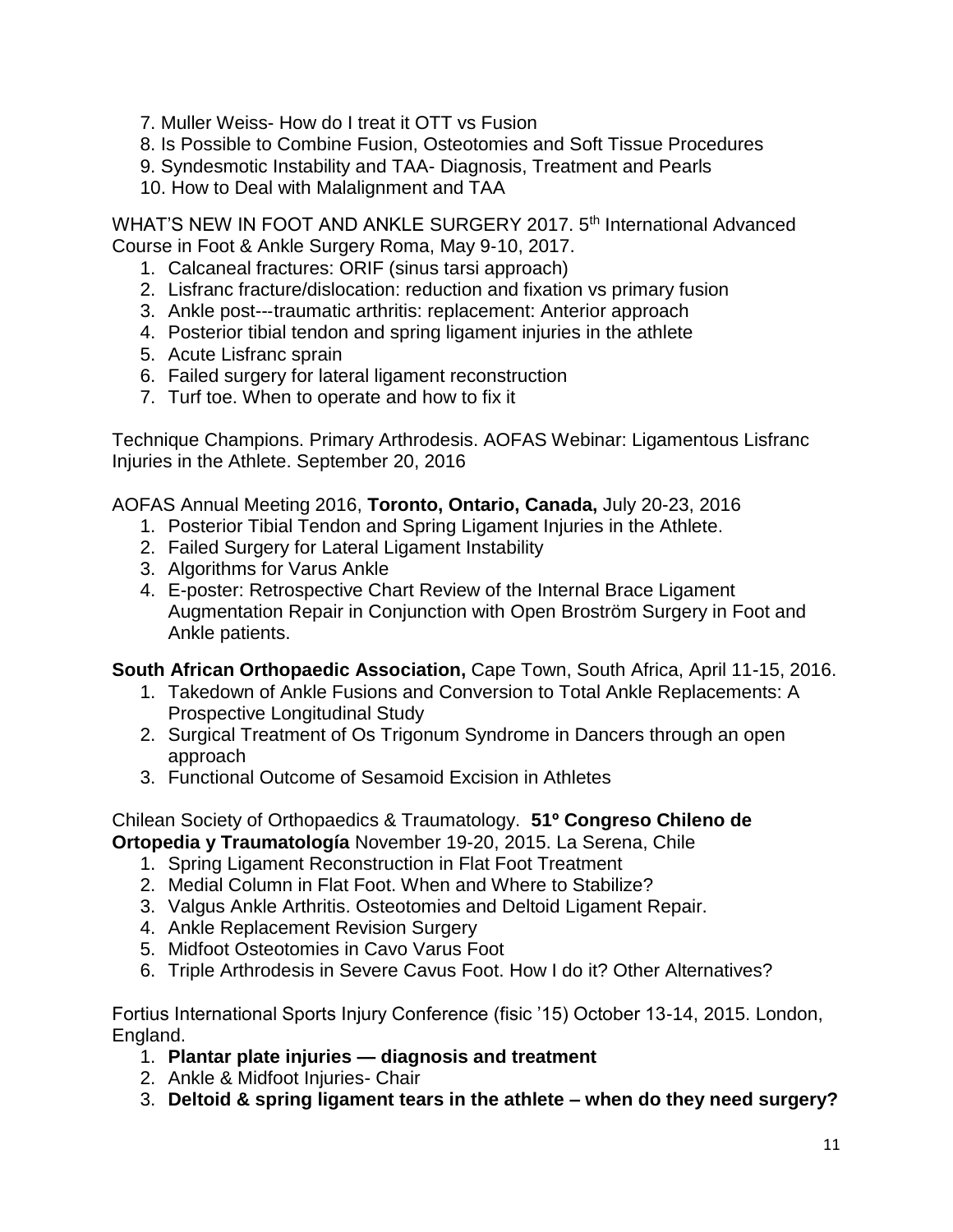Wellington Visiting Professor 2015, Newtown, Wellington, New Zealand. May 19, 2015.

- 1. Syndesmotic injuries
- 2. Ankle instability
- 3. Total ankle arthroplasty indications
- 4. Salvage of failed ankle arthroplasty
- 5. Surgical management of the Charcot foot
- 6. Planter plate repair
- 7. Smart Toe or K-wire
- 8. The failed Weil osteotomy

8<sup>th</sup> Biennial Congress South African Surgeons Association (SAFSA), Somerset West, Western Cape, African. March 13-14, 2015.

- 1. HALLUX VALGUS Moderator
- 2. How do I approach the problem of recurrent hallux valgus?
- 3. How do I approach malunion of a metatarsal osteotomy? There is no motion of the hallux and overload of the  $2<sup>nd</sup>$  metatarsal.
- 4. When do I do a modified Lapidus procedure and when the Original Lapidus?
- 5. What do I do for a failed hallux MP implant arthroplasty?
- 6. Her toe sticks up in the air. What is it about this Weil osteotomy?
- 7. This 2nd toe MP joint seems a little subluxated. Can I repair the plate or should I just stiffen up the toe with a k-wire?
- 8. How do I decide between a k-wire or some expensive device to fix the toe?
- 9. THE MIDFOOT Moderator
- 10.Someone missed this Lisfranc injury which is now 6 weeks out. Can I still fix it or should I go straight to fusion?
- 11.The navicular fracture seemed easy, now I have a non-union and a malunion. What now?
- 12.Taking out the tarsal coalition was easy, but now the foot is even flatter. What now?
- 13.My technique for lateral column lengthening.
- 14.THE ACHILLES AND OTHER TENDON PROBLEMS Moderator
- 15.I thought that putting the dislocated peroneals back was easy but now she is back with recurring dislocation. What now?
- 16.Is it worthwhile trying to fix a chronic rupture of the FHL?
- 17.Malunion of a calcaneus fracture? I thought that all that ever happened was a little arthritis.
- 18.How I correct a varusmalunion after a triple arthrodesis.
- 19.ANKLE INJURY Moderator
- 20.I have been telling everyone to use these sutures to hold the syndesmosis, but there is recurrent diastasis and he wants to play football. What now?
- 21.This arthroscopic ankle fusion was supposed to be straightforward, but the foot and ankle are still a little crooked. How do I correct this malunion?
- 22.My favourite technique tip for bailing me out in the ankle.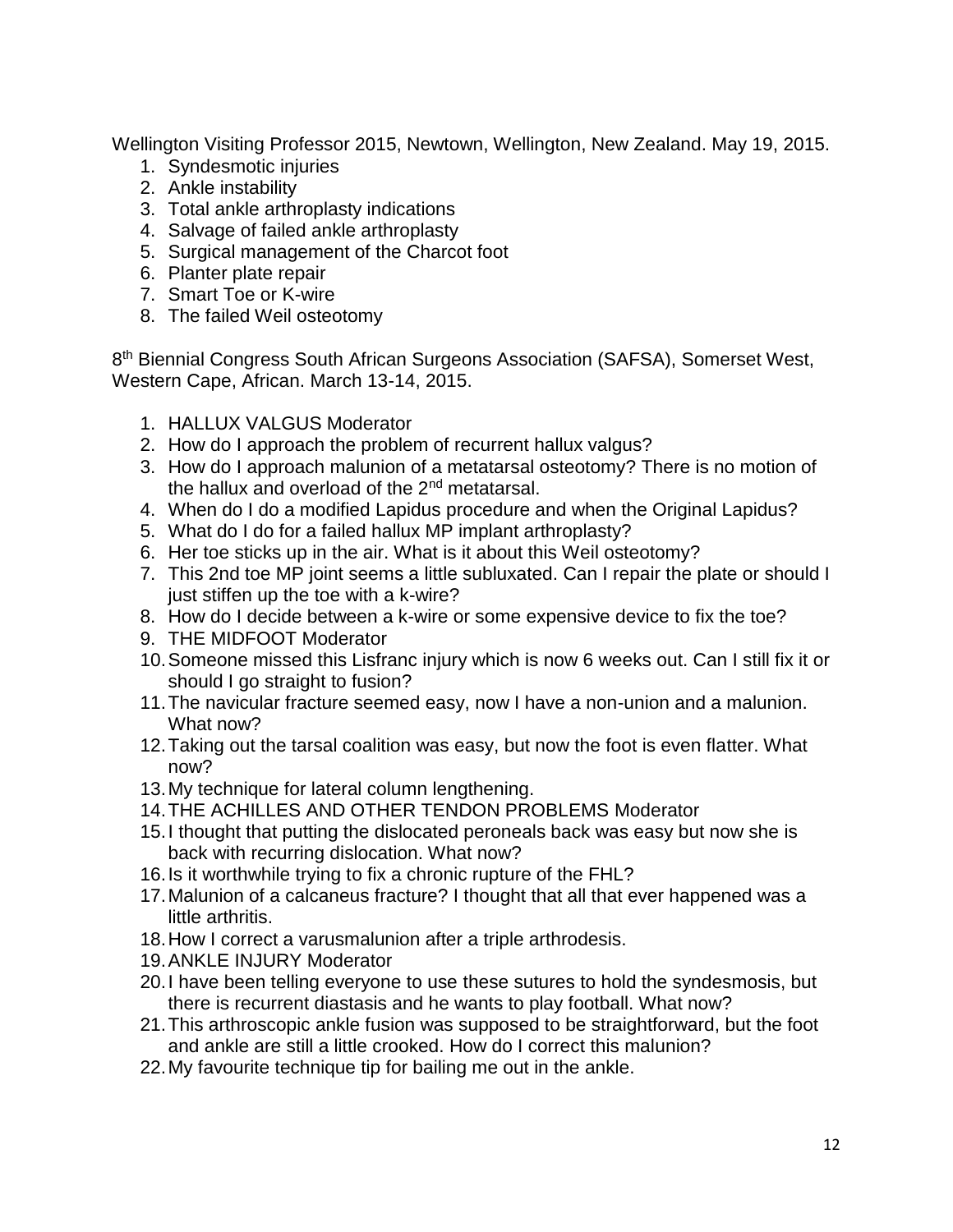- 23.How do I approach the correction of the patient with a failed Brostrum procedure?
- 24.I over corrected the 1st metatarsal osteotomy. How am I going to bail on this one?
- 25.My favourite cavus foot technique tip.
- 26.I should have listened to my own advice. Do not replace avarus ankle deformity.
- 27.Now that the prosthesis has subsided and buried itself into the calcaneus, should I fuse it or try another replacement? Perhaps I can use a custom prosthesis.
- 28.How do I assess the ankle for instability when I am doing ankle replacement. If it is unstable, how do I fix it?

Canadian Orthopedic Foot & Ankle Society Foot & Ankle Symposium, Jan 29 - 31, 2015

- 1. Arthroscopic Fusion—How to Do It Well
- 2. Ankle Arthritis Case Discussions
- 3. Posterior Ankle Pain in the Dance
- 4. Current Surgical Techniques to Correct Hallux Valgus

Foot and Ankle Surgery Course, ŞİŞLİ / İSTANBUL, October 17 – 18 2014

- 1. Foot and Ankle Examination
- 2. Lateral Ankle Instability
- 3. Syndesmosis Acute -Late Repair
- 4. Total Ankle Arthroplasty
- 5. Proximal Osteotomies
- 6. Subtle Pes Cavus Ethiopathogenesis Treatment Algorithms
- 7. Case Discussions

Mexican Foot and Ankle Society. Mexico. July 16-19, 2014

- 1. Ankle Instability
- 2. Internal Brace
- 3. Lapidus
- 4. Lisfranc
- 5. Navicular Stress Fractures Case for ORIF
- 6. Supramalleolar Osteotomies

Fourth Round Table of Foot and Ankle Surgery. Budapest. June 12-13, 2014.

- 1. Delayed union/ nonunion
- 2. Persistent flat foot after tib post reconstruction

What's New in Foot and Ankle Surgery, 4<sup>th</sup> International Advanced Course in Foot and Ankle Surgery. Rome, Italy. May 6-7, 2014.

- 1. The Lapidus procedure. Why this works
- 2. Management of Complications of Hallux Surgery
- 3. Managing the Lisfranc Injury. Percutaneous or open treatment? Fixation or arthrodesis?
- 4. Arthroscopic ankle arthrodesis
- 5. Ankle replacement: Fixed bearing
- 6. Salvage of failed replacement. What are our options for revision with arthrodesis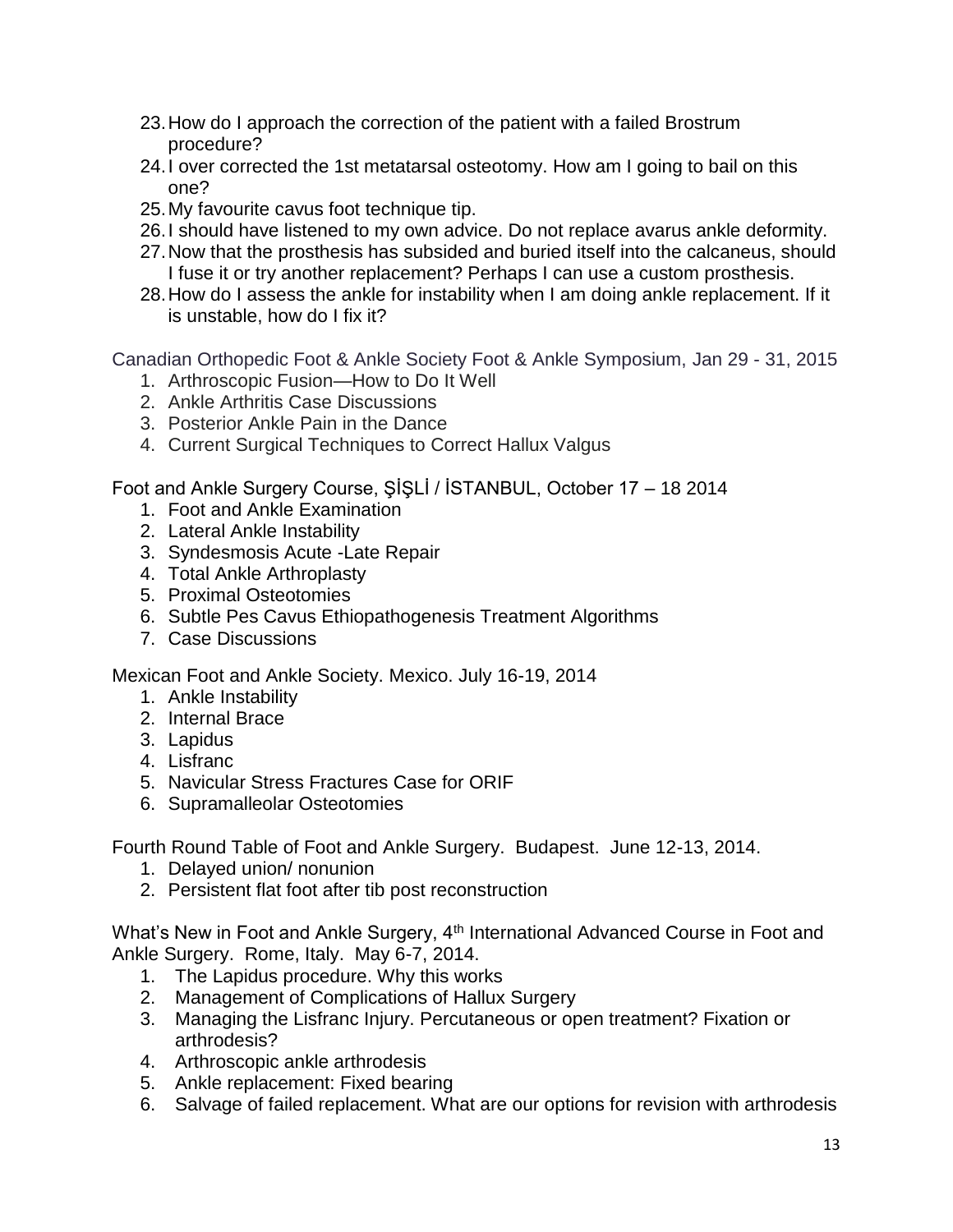New Zealand Orthopedic Association: Foot and Ankle Society Meeting. Napier. March 28-30, 2014.

- 1. Syndesmosis Injuries
- 2. Augmentation for TA Repairs
- 3. Navicular Fractures
- 4. Subtalar Fusion (RCT: Stem Cell v Autologous Graft)
- 5. Bunions
- 6. The Subtle Cavus Foot
- 7. Total Ankle Arthroplasty
- 8. Salvage for Failed TAA

Qatar Orthopedics Foot and Ankle Symposium 2013. St. Regis, Doha-Qatar. November 23-24, 2013.

- 1. Cavus-Planus: Pes Planus Moderator
- 2. Cavus-Planus: Management of Midfoot Arthritis
- 3. Sports II: Imaging Osteochondral Lesions of the Talar Dome Moderator
- 4. Sports II: Ankle Instability Management

Association Argentina of Orthopedics and Traumatology, Buenos Aires, Argentina. December 2-5, 2012.

- 1. Management of Lisfranc Injuries
- 2. What procedure to do for Tibialis Posterior Tendon Dysfunction?
- 3. Management of Malunion of Calcaneal Fractures
- 4. My Own Technique in Stage II of Hallux Rigidus
- 5. Management of Chronic Achilles Tendon Rupture
- 6. Salvage of Failed Total Ankle Replacements

58th South African Orthopaedic Association Congress, Durban, South Africa. September 3-6, 2012.

- 1. Work-up for elective surgery in the diabetic foot
- 2. Patient presents with a simple foot or ankle fracture BUT he is a diabetic. Do I treat him differently?
- 3. Conservative Treatment of a diabetic foot ulcer, total contact cast/ CROW walker
- 4. Resection Ostectomy for the diabetic foot ulcer. What is the place?
- 5. Adjuvant treatment in the post-operative diabetic foot. Operations to increase bony union.
- 6. How do I debride and treat a diabetic foot ulcer with underlying osteomyelitis?
- 7. Remember they do not go away. So never celebrate a success to much!
- 8. Common sense approach to Bunion correction
- 9. Management of Syndesmosis Injuries.
- 10. Making sense of Lisfranc Injuries

6<sup>th</sup> Biennal Congress South African Surgeons Association (SAFSA), Somerset West, Western Cape, African. March 3-5, 2011.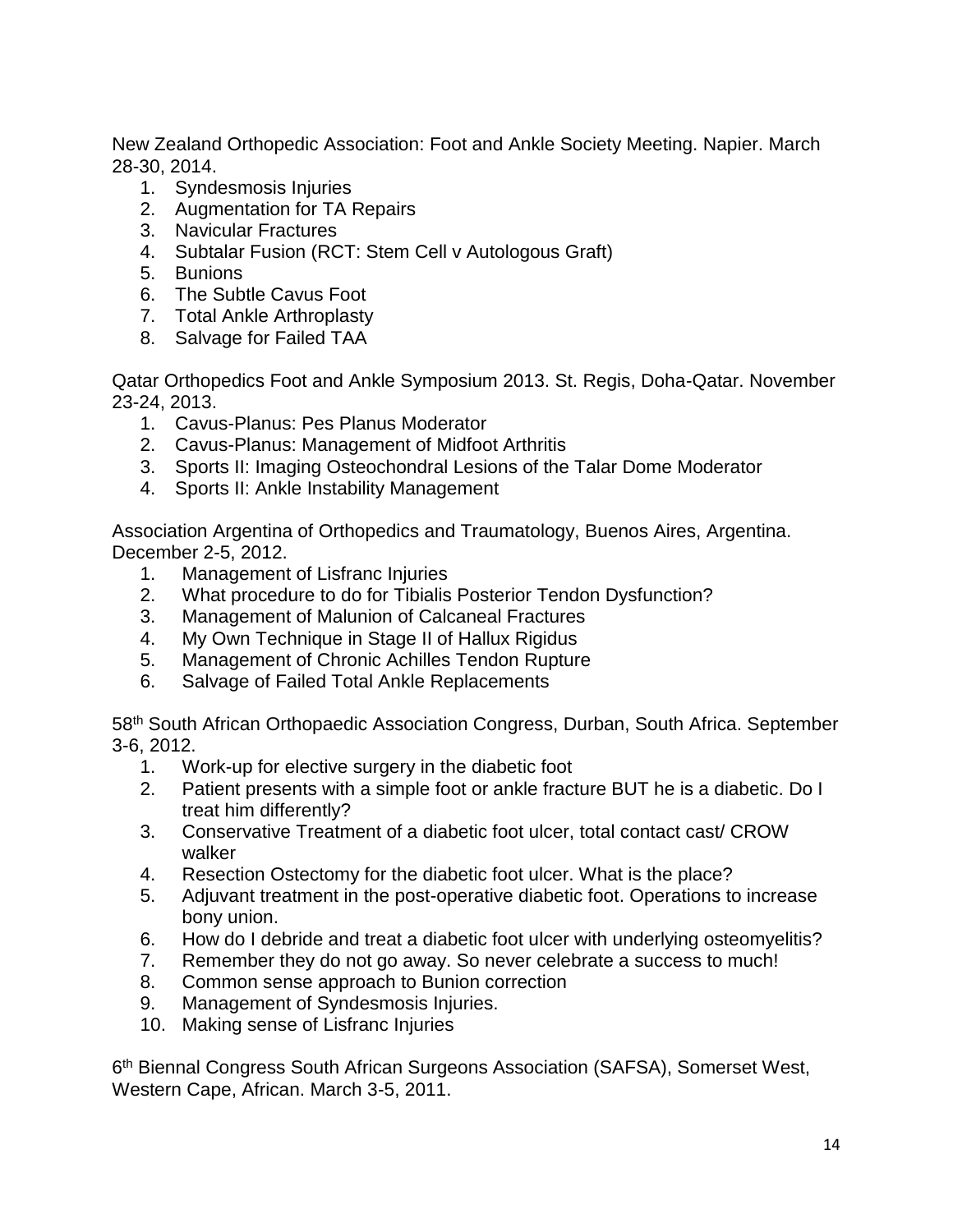- 1. User Group Meeting: Revision
- 2. User Group Meeting: Arthroplasty vs. Arthrodesis
- 3. User Group Meeting: Feedback from the IDE Study
- 4. User Group Meeting: International Results
- 5. Pitfalls of the Lapidus Procedure. I can make it work for me?
- 6. Stress Fractures. Why do I have problems with these cases?
- 7. Triple Arthrodesis. This is not always straightforward
- 8. Tarsometatarsal Arthrodesis for correction of deformity
- 9. My Chevron Osteotomy does not want to move. What now?
- 10. A better way to pass tendon through bone
- 11. Improving Dorsiflexion for Hallux Rigidus
- 12. Osteochondral defects of the Talus. Can I treat them arthroscopically?
- 13. Ankle and Subtalar instability in the athlete, a treatment algorithm
- 14. Fusion? I think that I will try osteotomy instead
- 15. Tendon Transfers for the paralytic Cavus foot.
- 16. Fixing Claw toes. Think smart
- 17. DeNovo engineered Cartilage for OCD lesions
- 18. Moderator: Session 8: Managing the difficult flatfoot
- 19. The Sesamoid is just a small patella
- 20. Structural bone graft from the Calcaneus
- 21. Achilles Rupture. What are my tricks for a successful repair?
- 22. Achilles Tendinitis. I tried, but he will not stop running
- 23. Moderator: Session 11: Reconstructive Procedures 2
- 24. My method for TTC Arthrodesis. Screws seem to work for me
- 25. My syndesmotic Fixation failed. Is this fibula malreduction or is this instability? How do I decide?
- 26. Managing Peroneal tendon dislocation. This works for me.
- 27. Tricks to manage the accessory Navicular Syndrome
- 28. How I manage the Flatfoot with associated deltoid rupture
- 29. Moderator: Session 15: Ankle Replacement. How are we doing?
- 30. The Salto ankle replacement. Is it here to stay?

Total Ankle Instructional Course. Zurich. September 30-October 1, 2010. **Faculty** 

- 1. TAA versus ankle fusion: indications-contraindications
- 2. Clinical Results Designer Experience USA.
- 3. Revision for Failed Ankle Arthroplasty
- 4. Presentation of live surgery case
- 5. Case Discussion

15<sup>th</sup> Surgery of the Adult Foot & Ankle Course, England. May 11<sup>th</sup>-13<sup>th</sup> 2010.

69th Annual Scientific Meeting, Australian Orthopaedic Association, Queensland, Australia. October 11-15, 2009.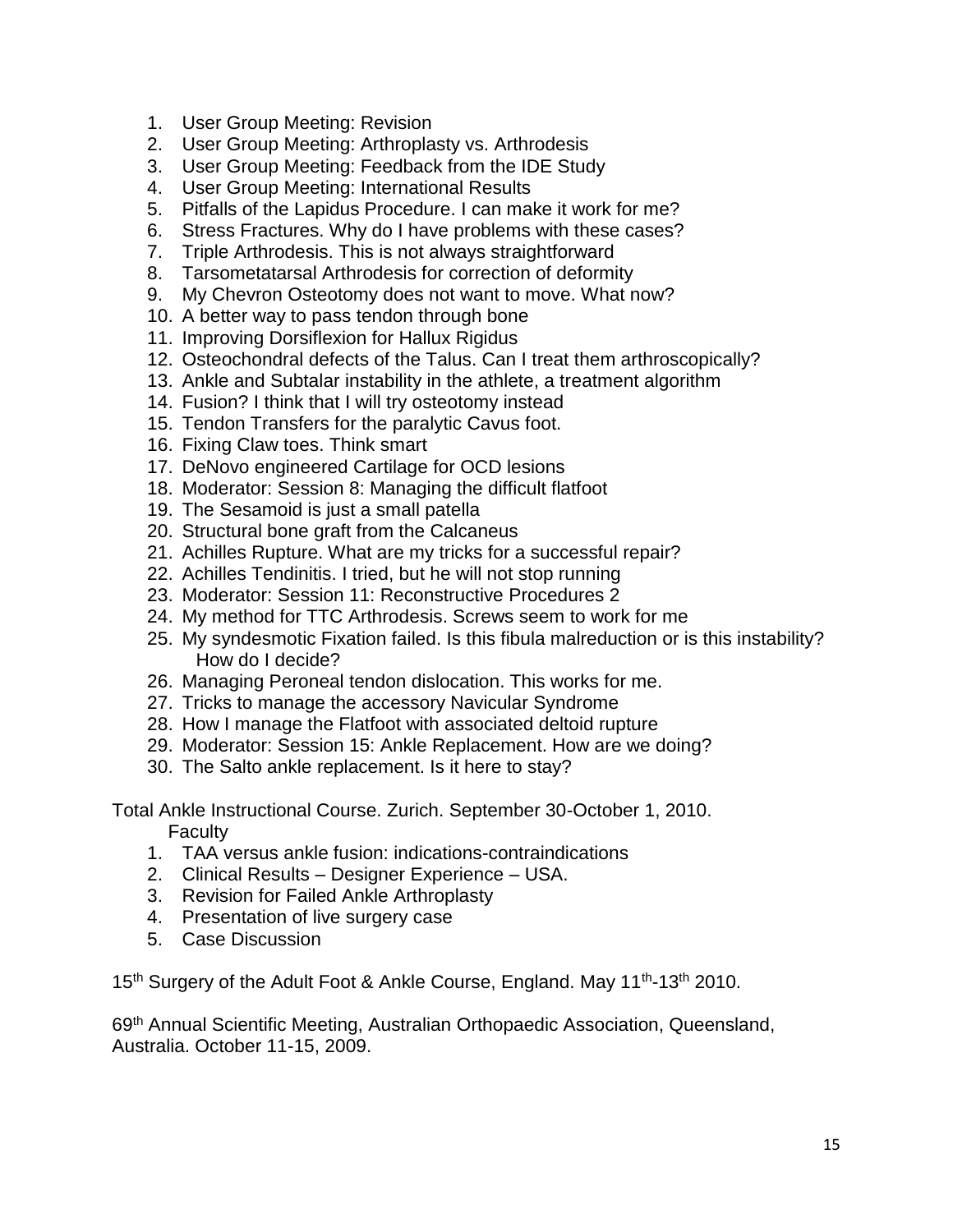American Orthopaedic Foot and Ankle Society Summer Meeting, Vancouver, BC. July 15-18, 2009.

3<sup>rd</sup> international Symposium on operative and Biologic Treatments in Sports Medicine and Orthopaedics. ArthroMunich. Olympic Hall, Munich, Germany. June 26-27, 2009.

6<sup>th</sup> Annual Advanced/ Comprehensive Foot and Ankle Reconstruction Course, Hilton Clearwater Beach, Clearwater Beach, Florida, USA. May 1-3, 2009.

Professor: South African Orthopedic Society Meeting, Cape Town, South Africa, September 1-5, 2008.

DePuy Instructional forefoot Course, Bordeaux, Frnace, April 2008.

Quebec Orthopedic Society Meeting: La Malbaie, Quebec, September 20-21, 2007.

American Orthopedic Foot and Ankle Society Summer meeting. Toronto, Canada July 12-13, 2007.

Foot and Ankle Injuries in Sports, 9<sup>th</sup> Advanced Surgical Arthroscopic Course, Turkish Orthopedic Society Meeting, Ankara, Turkey. June 2007.

Current Status of Ankle Arthroplasty. 9<sup>th</sup> Advanced Surgical Arthroscopic Course: Turkish Orthopedic Society Meeting, Ankara, Turkey. June 2007.

Canadian Orthopaedic Foot and Ankle Society: Invited guest Speaker, The University of British Columbia, Vancouver BC, Canada. March 30-31, 2007.

British Ankle replacement meeting, June 15-17, 2006. Invited Speaker.

South African Foot Society Meeting. Cape Town, South Africa. April 3-4, 2006. Invited Speaker

International Orthopedic meeting: Lisbon, Portugal. January 20-22, 2006. Invited Speaker

2<sup>nd</sup> Joint Meeting of International Federation of Foot and Ankle Societies, IFFAS: Naples, Italy, September 15-18, 2005.

Treatment of Lisfranc Joint Injuires, International Federation of Foot and Ankle Society Tri-Annual Meeting. Naples, Italy Sept. 14-17, 2005.

International Foot and Ankle Course – Toronto, Canada. June 13-14, 2005.

Visiting Professor – University of Alberta, Calgary, Canada. April 14-16, 2005.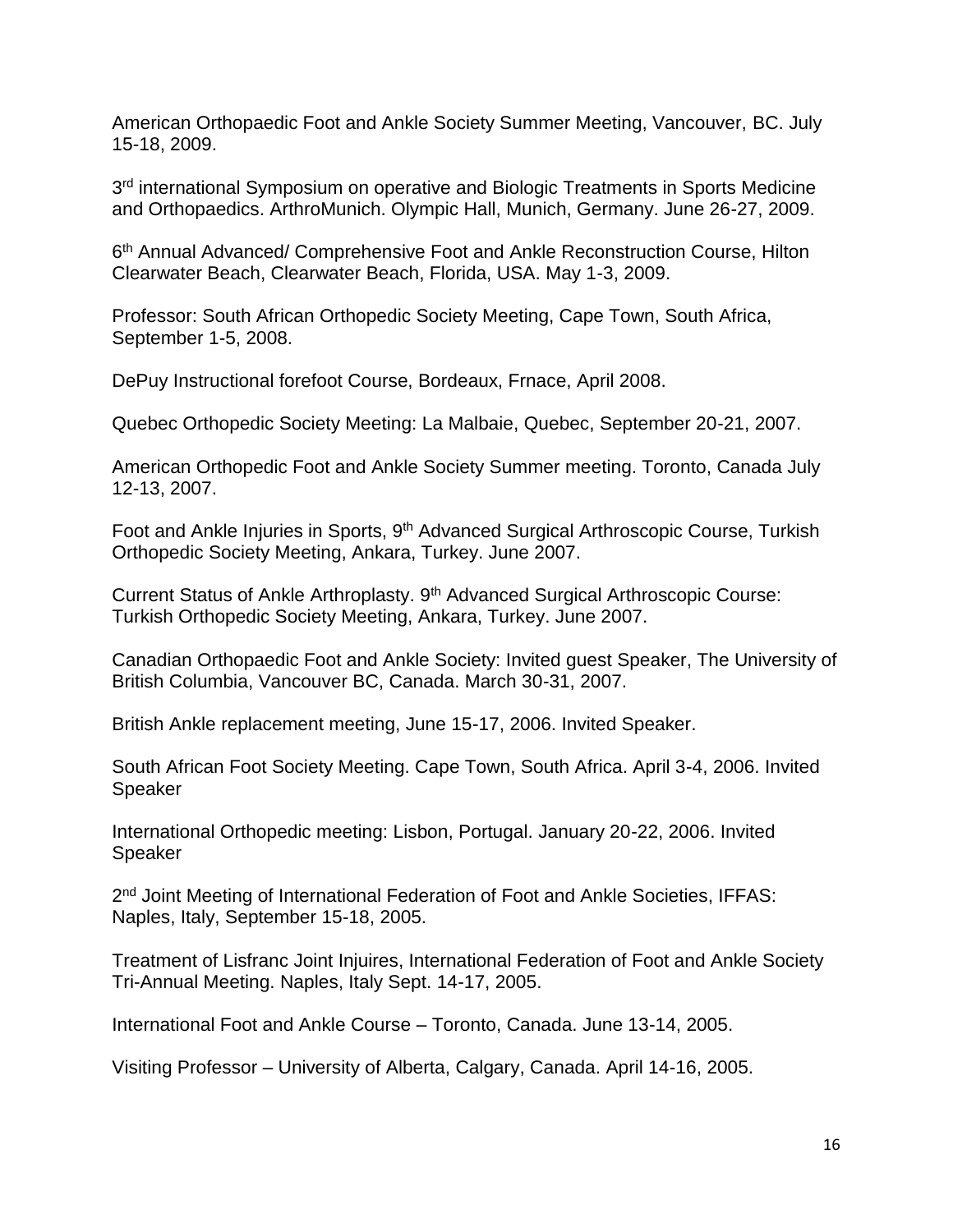Transforming Orthopaedics: Technology for Improved Surgical Outcomes. Whistler, Cananda. March 9-13, 2005. Moderator and chairman of the Foot and Ankle trauma section.

DePuy Mobility Ankle-New Ankle Solutions in Arthoplasty & Arthrodesis, Zurich, October 28-29, 2004.

3<sup>rd</sup> Internatrional Advanced/Comprehensive Foot and Ankle Reconstruction Course, Puerto Rico, May 20-21, 2004

Advances in Orthopaedics. DePuy meeting in Whistler, Canada February 14-17, 2004

South African Orthopaedic Society Meeting, Cape town, Septemeber, 2003.

South African Orthopaedic Foot Society Annual Meeting and Instructional Course, Cape Town, September 1-5, 2003. Instructional Course

New Zealand Orthopaedic Association Annual Meeting May 16-17, 2003 and the New Zealand Foot Society Meeting Taupo Lake, New Zealand, May 18, 2003

"The Agility Total Ankle Replacement, current concepts" British Orthopaedic Foot Surgeons Society (BOFSS) Annual Meeting, Windermere Lake, England, May 1- May 3, 2003.

"The Agility Total Ankle Replacement", British Orthopaedic Foot Surgeons Society (BOFSS) Annual Meeting, Windermere Lake, England, April 2003.

"Problem Fractures: Diabetic, Osteoporosis", "Ankle Fusion", Insertional Tendinosis", Advanced/Comprehensive Foot & Ankle Reconstruction Course, Fajardo, Puerto Rico. April 2002.

"Intra-operative considerations for Total Ankle Replacement", "The Future – Total Ankle Replacements", "Midfoot Charcot Reconstruction", "Ankle Arthrodesis, Indications and Techniques", Contemporary Techniques and Issues in Orthopaedics. Whistler, British Columbia, Canada. March 2002.

Lapidus Procedure for Hallux Valgus Deformities, Spain International Foot Meeting, Madrid, Spain. November 2001.

"Posterior tibial tendon dysfunction, Guest Lecture at University of British Columbia, Grand Rounds, Vancouver. December 18, 1998.

Posterior tibial tendon dysfunction, Guest Lecturer at Univeristy of British Columbia, Grand Rounds, Vancouver. December 1997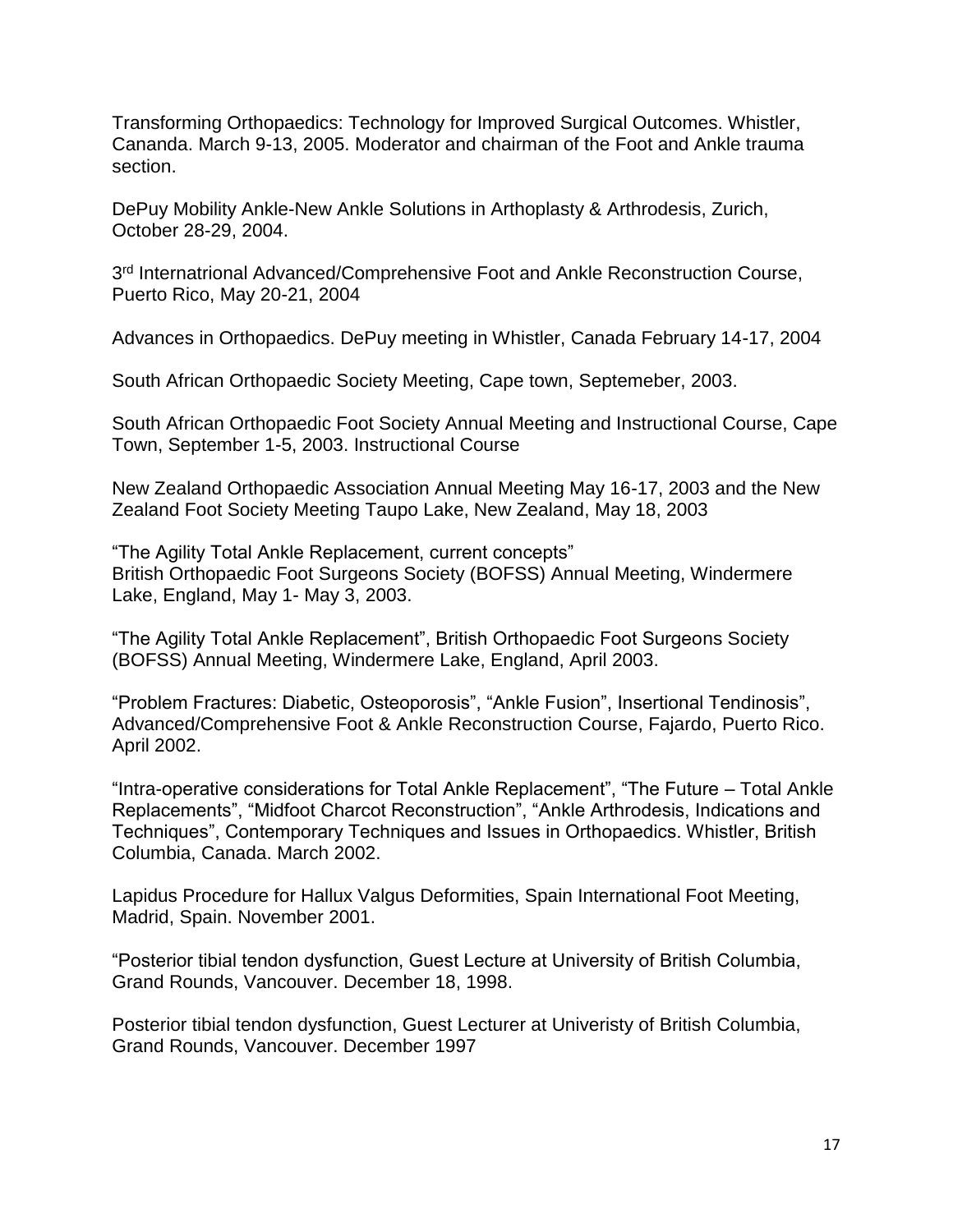Current Concepts in Foot Surgery, Guest Lecturer at the British Columbia Interior Orthopaedic Meeting Kelowna, B.C. September 1997

Treatment of Acute Ankle Ligament Injuries Northern Doctors Day, Prince George. May 1997

Symposium on Total Knee and Hip Replacement Surgery. Radiology Society of Saskatchewan; Yorkton. October 1994.

Symposium on Shoulder Problems in the Elderly University of Saskatchewan; Kenosee Lake. June 1994

Risk Factors for Developing Femur Fractures in the Elderly, S.E.M.D.S.A. Congress, Durban, South Africa. October 1992.

Risk Factors for Developing Femur Fractures, S.A.O.A. Congress, Cape Town, South Africa.

September 1992.

Comparison of Standard Roentgen Photos with Q.D.R. Densitometer Measurements Regarding Osteoporosis and Risk of Femur Fractures", S.A.O.A. Congress, Johannesburg, South Africa. September 1991.

Radiation Exposure of Surgeons During Intramedullary Fixation of Femoral Shaft Fractures, S.A.O.A. Congress, Durban, South Africa. September 1990.

The Socio-Economic Complications of Long Term Hospitalization of Orthopaedic Patients, S.A.O.A. Congress, Pretoria, South Africa. September 1989.

#### **NATIONAL PRESENTATIONS**

Visiting Professor. Challenging Current and Conventional Wisdom in Foot & Ankle Surgery. Keck School of Medicine- Department of Orthopaedic Surgery Grand Rounds. University of Southern California. February 6, 2020.

Takedown of Ankle Fusion and Conversion to TAA: A Longitudinal Study. Orthopedic Foot Club Meeting 2019. Brooklyn, NY. December 6, 2019.

Emerging Techniques in Sports Medicine: Surgery and Rehabilitation. Annual Inova Sports Medicine Summit on Friday, May 17, 2019

The comparative effectiveness and safety of ankle arthrodesis versus arthroplasty: a prospective multicenter study. North American Foot & Ankle Association. Newport Beach, CA. April 25-27, 2019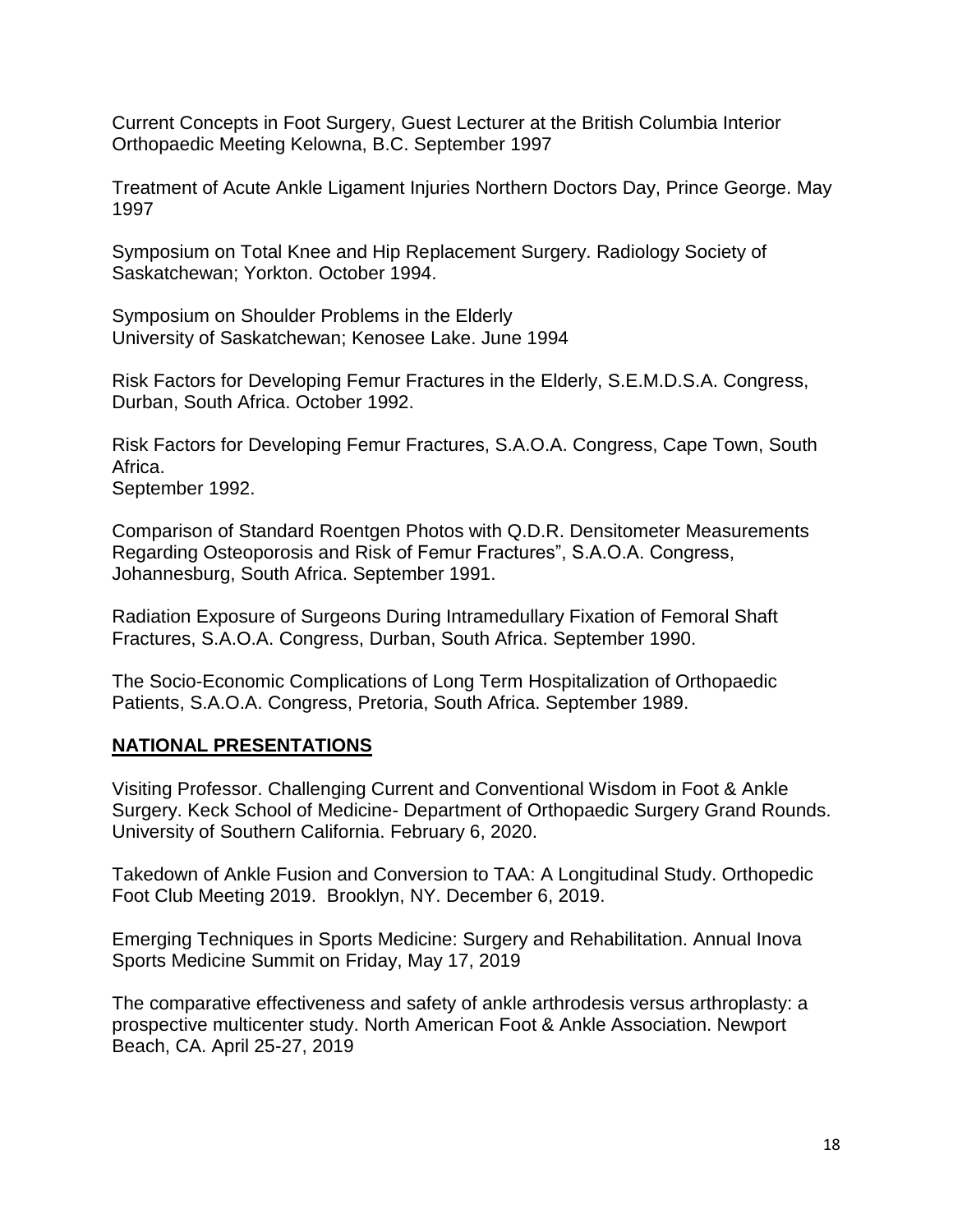American Academy of Orthopaedic Surgeons Annual Meeting, Las Vegas, NV, March 12-16, 2019.

- 1. Tech. Skills 103: Management of the Cavus Foot: A Practical Guide with Video Tech
- 2. ICL 163: Arthritis of the Ankle Joint: Refining and Expanding Options in Management

AOFASPA - Specialty Day – AOFAS:

Presidential Address and Updates

Session 3: The Debate: The Midfoot: Fix It or Fuse It. Are These Joints Essentially Nonessential?

5<sup>th</sup> ICRS Summit meeting. January 17<sup>th</sup>, 2019, San Diego, CA. POSTER: Giza E, Coetzee JC, Neufeld S, Berlet G, Dowd T, Ryan P, Robbins J, Neher R, Kreulen C, Boukhemis K, Sarcon A, Schon L. Treatment of Osteochondral lesions in the ankle with a particulated juvenile cartilage allograft: four-year outcomes.

Orthopaedic Summit 2018: Evolving Techniques: Transforming Orthopaedics, Las Vegas, NV. December 6, 2018.

- 1. Moderator: 19 year old Basketball Phenom With a Division I Scholarship, OCD Medial Talar Dome 1.5cm Diameter
- 2. Pro: MACI and New Techniques: It Is 2018! Wake Up Guys!
- 3. Pro: Always Think of the Lapidus Procedure

AOFAS Advanced Foot and Ankle Course 2018, Scottsdale, Arizona. October 18-20, 2018.

- 1. **Session 1 – Hallux Valgus and Hallux Rigidus: Make 'em Straight and Comfy:** The Root of the Problem
- 2. **Moderator: Session 2 – Hindfoot and Midfoot Trauma: The Fix Is on!**
- 3. **Session 3 – Lateral and Medial Ankle Instability: The Newest Inside and Outside of Ankle Stabilization:** The Ankle Is Loose Again, Now What?
- 4. **Session 4 – Faculty Case Presentations: My Worst Case**
- 5. **Session 5 – Sports Injuries: Back to Play:** Osteochondral Lesions: When Advanced Procedures Are Necessary

AOFAS Annual Meeting, Boston, MA. July 12-15, 2018.

- 1. Symposium #1 -Spring Ligament Injuries in Athletes
- 2. Podium: Takedown of Ankle Fusions & Conversion to Total Ankle Replacements: A Prospective Longitudinal Study
- 3. ePoster: Early Outcomes on the Use of an Anterior Plate for complicated Ankle Fusions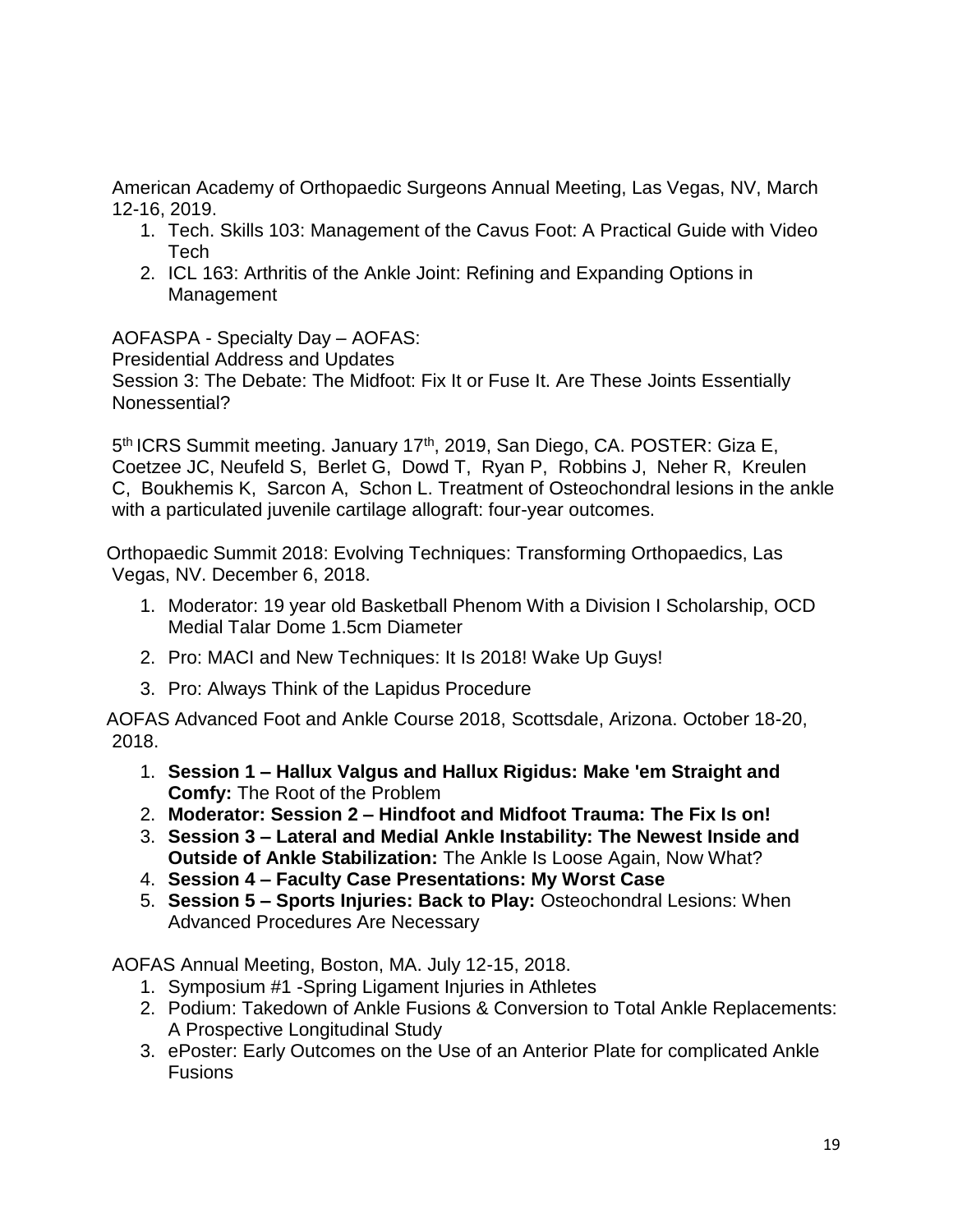*Co-Course Directors.* **[AAOS/AOFAS Ankle Arthritis,](https://www.aaos.org/calendar/event/?productId=10399075)** Orthopaedic Learning Center, [Rosemont, IL.](https://www.aaos.org/calendar/event/?productId=10399075) May 10-12, 2018

American Academy of Orthopaedic Surgeons Annual Meeting, New Orleans, LA, March 6-10, 2018.

1. ICL - Arthritis of the Ankle Joint: Refining and Expanding Options in Management

2. ICL - Management of the Cavus Foot: A Practical Guide with Video Techniques

3. Symposium (W) - Trauma to the Foot and Ankle: Keeping the Surgeon Stable

4. ICL - Management of Complex Foot and Ankle Injuries in the Athlete

5. AOFAS Specialty Day - Symposium IV: Release the Hounds: "Magic" and **Arthrodesis** 

E-Poster- Retrospective Chart Review of the Internal Brace Ligament Augmentation Repair in Conjunction with Op. AOFAS Annual Meeting. Seattle WA. July 12-15, 2017

Co-director for AAOS/AOFAS Prevalent Procedures in Foot and Ankle Trauma and Reconstruction. Retooling to Prepare You for the Next Decade #3077. OLC Education and Conference Center, Rosemont, IL. May 4-6, 2017

American Academy of Orthopaedic Surgeons Annual Meeting, San Diego, CA, March 14-18, 2017.

- 1. ICL 222- Management of Complex Foot and Ankle Injuries in the Athlete
- 2. ICL 244 Arthritis of the Ankle Joint: Refining and Expanding Options in **Management**
- 3. Technical Skills 403- Management of the Cavus Foot: A Practical Guide with Video Techniques
- 4. Specialty Day: AOFAS/AOSSM Combined Session- 1: Foot and Ankle Trauma in the Athlete - Getting Them Back in the Game
	- a. Current Trends in Ankle Instability: Is there anything wrong with a Simple Brostrom?

Retrospective chart review of the InternalBrace Ligament Augementation repair in conjunction with open Brostrom surgery in foot and ankle patients. NFL Physicians Society meeting. Indianapolis, IN. March 2, 2017.

Course Co-director AAOS Foot/Ankle Reconstruction and Trauma course. OLC in Rosemont, IL. February 16-18, 2017.

Paragon28. Annual Fellows Meeting January 14th-15th, 2017

- 1. Hallux rigidus and deformity case presentations
	- 2. Triple Arthrodesis and its modifications
	- 3. Tarsometatarsal arthrodesis/ Tarsometatarsal arthrodesis cadaver lab

American Academy of Orthopaedic Surgeons Annual Meeting, Orlando, FL, March 1-5, 2016.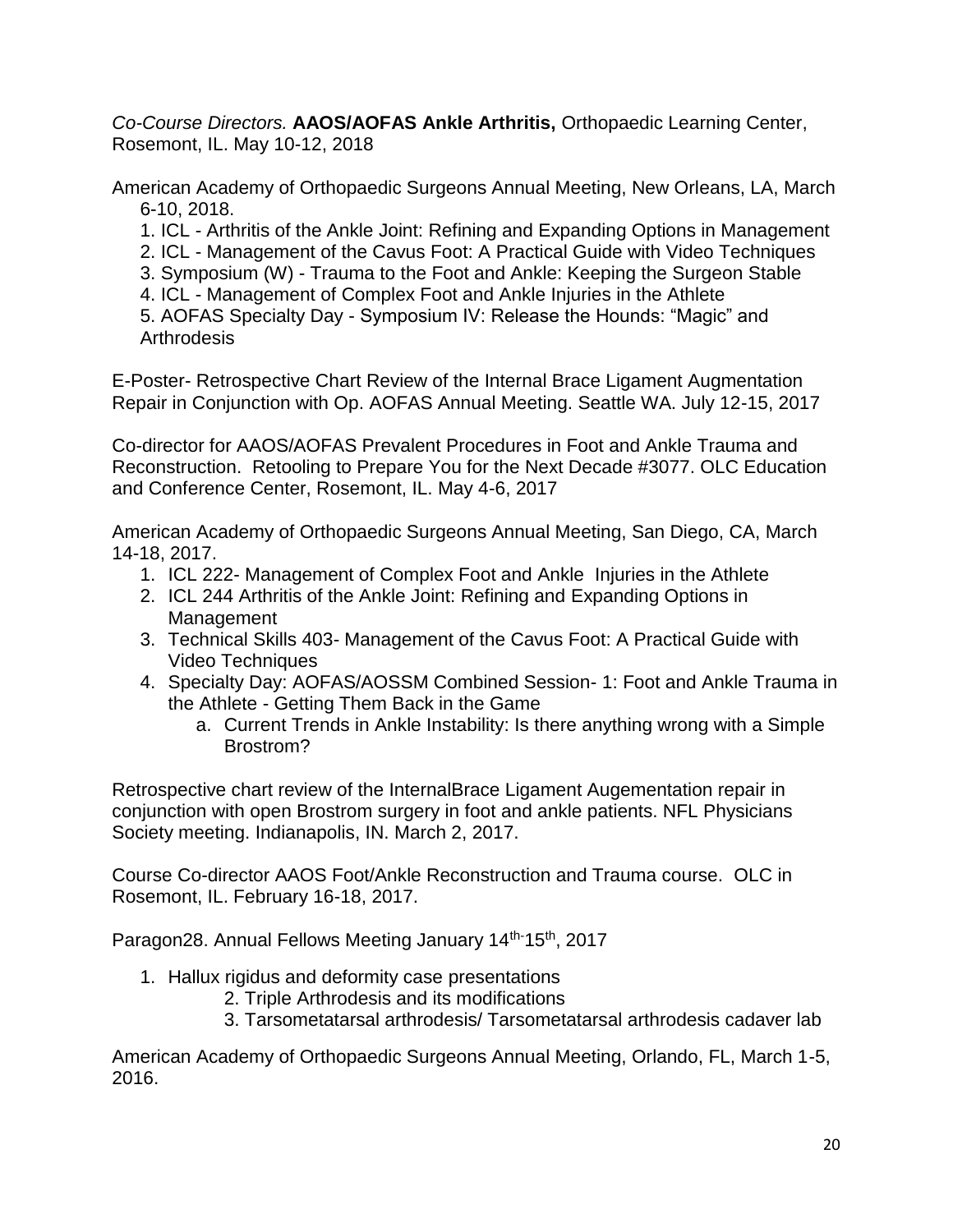- 1. Scientific Exhibit: SE25 Multi-Modal Analysis of Failed Total Ankle Arthroplasty Implants Retrieved at Multiple Centers
- 2. ICL 203: Management of Complex Foot and Ankle Injuries in the Athlete
- 3. ICL 324: Joint Preservation: The Role of Arthroscopy / Joint Sacrificing Modification: Fusion to Replacement, Replacement to Fusion in ICL Arthritis of the Ankle Joint: Refining and Expanding Options in Management
- 4. Tech Skills 343: How do I treat subtle cavus foot deformities in Tech Skills Management of the Cavus Foot: A Practical Guide with Video Techniques
- 5. ICL Moderator / Foot and Ankle Problems in Dancers in the 2-Hour ICL: Nuts and Bolts of Foot and Ankle Injuries in the Athlete
- 6. AOFAS Specialty Day Moderator for Symposium I: Wow, That's a Bunion -- How do I Get That into a Shoe?
- 7. Paper 7: Functional Outcome of Sesamoid Excision in Athletes in AOSSM Specialty Day Session II: Lower Extremity

Advanced Ankle Arthritis: Replace or Fuse? JBJS Webinar. September 28, 2015.

Internal Brace: Fact or Fiction? North American Foot & Ankle Association (NAFAA) Annual Meeting, The Hutton Hotel; Nashville, TN, April 23 – 26, 2015

American Academy of Orthopaedic Surgeons Annual Meeting, Las Vegas, NV, March 24-28, 2015.

Achievement Award winner

- 1. Paper 267: Early Patient Satisfaction Results on a Modern Generation Fixed-Bearing Total Ankle Arthroplasty
- 2. ICL Moderator / Foot and Ankle Problems in Dancers in the 2-Hour ICL: Nuts and Bolts of Foot and Ankle Injuries in the Athlete
- 3. ICL 305: How I manage recurrent deformity and failure after hallux valgus and hallux rigidus surgery in the 2-Hour ICL Management of Complications of Common Foot and Ankle Surgeries
- 4. Moderator for Foot and Ankle IV
- 5. Paper 783: Patient Satisfaction and Physical Function Improvement Following Ankle Arthrodesis and Arthroplasty
- 6. Paper 792: Characterization of In Vivo Damage and Failure of Total Ankle Arthroplasty Systems: A Multi-center Retrieval Study

Specialty Day – AOFAS, March 28, 2015

- 1. Converting Fusion to Replacement in Symposium III: Ankle Replacement and Fusion
- 2. Functional Outcome of Sesamoid Excision in Athletes at the Scientific Paper Session 3: New Trends in Foot and Ankle Surgery
- 3. Dr Brad Moser presenting: Surgical Treatment of Os Trigonum Syndrome in Dancers through an Open Approach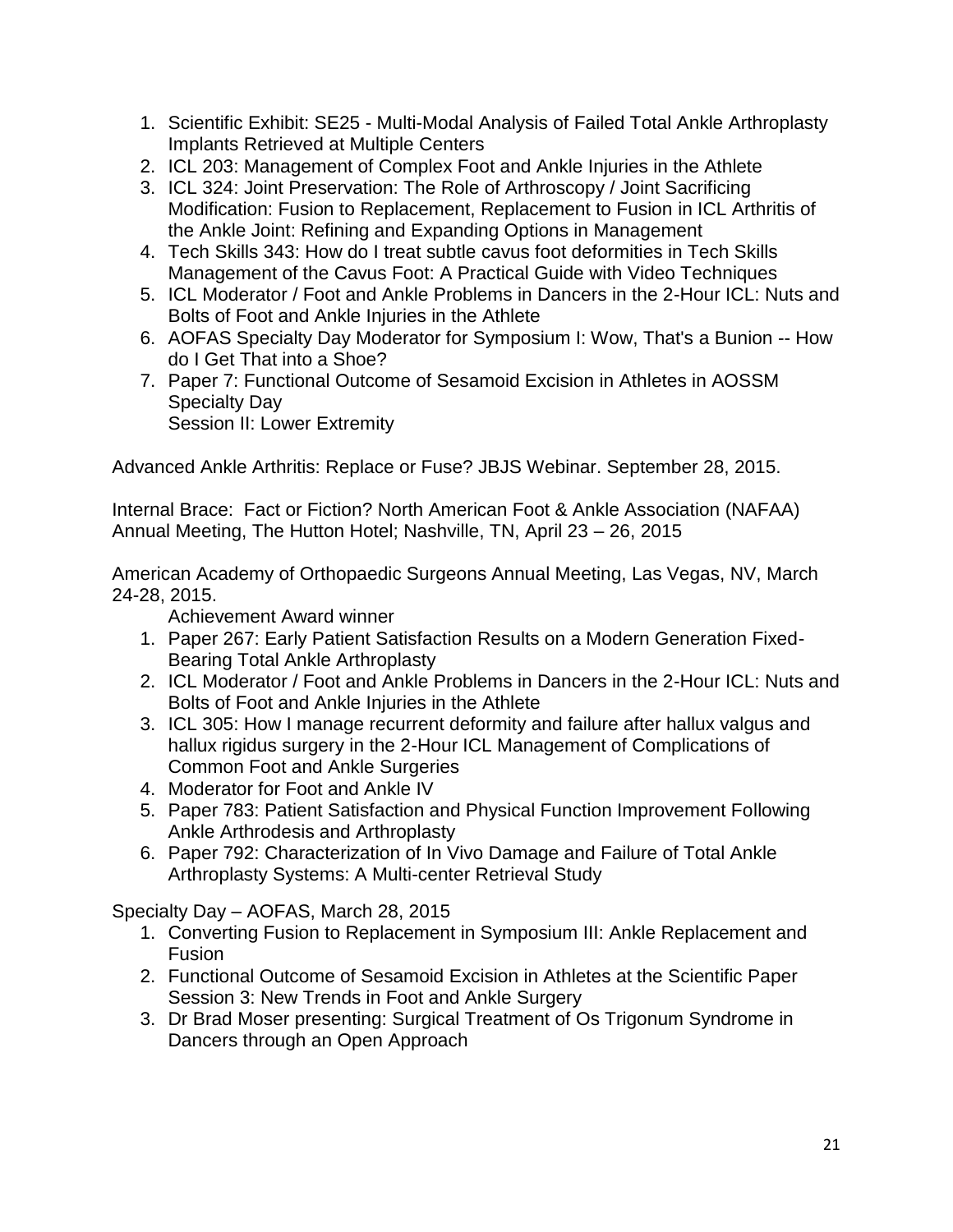AOFAS Annual Meeting, Chicago, IL. September 21-23, 2014. Chairman How I Treat CMT Disease

Ankle Fusion Converted to TAR. North American Foot & Ankle Association 2014 Annual Meeting, Savannah, GA. May 1 – 4, 2014.

AOFAS Specialty Day, New Orleans, LA, March 15, 2014

- 1. Program Chair
- 2. Moderator: Early Bird Symposium: Ancillary Services

American Academy of Orthopaedic Surgeons Annual Meeting, New Orleans, LA, March 11-15, 2014

- 1. 2-Hour Innovative Educational Format Instructional Course 163 Moderator for Nuts and Bolts of Foot and Ankle Injuries in the Athlete
- 2. ICL 163 Faculty: Injuries in Dancers in Nuts and Bolts of Foot and Ankle Injuries in the Athlete
- 3. Symposium J: Achilles Tendon Disorders: Sorting Through PRP, Percutaneous vs Open Repair, and Chronic Ruptures, Evidence Based Medicine in Common Tendon Disorders Around the Foot and Ankle
- 4. ICL 223 Faculty: How I manage recurrent deformity and failure after hallux valgus and hallux rigidus surgery in Management of Complications of Common Foot and Ankle Surgeries
- 5. ICL 244 Faculty: Lisfranc's Ligament: Preventing Midfoot Collapse in The Land of Ligaments: Navigating Sprains, Strains, and Ruptures About the foot and Ankle

# AAOS/AOFAS

- 1. Course Faculty
- 2. Video Demonstration and hands-on surgical skills lab
- 3. Moderator for "Single-Stage Correction, Two-Stage Correction and Stiff Ankle"
- 4. Salvage of the Failed total Ankle Arthroplasty

Advanced Foot and Ankle Course; A Case-Based Approach to Deformity Correction. La Jolla, California January 16-18, 2014.

- 1. ORIF vs Primary Fusion for LisFranc Injury
- 2. One Stage Deformity Correction
- 3. Arthroscopic Ankle Fusion
- 4. Subtle Cavus and Lateral Overload Injuries

AOFAS: Sports Injuries of the Foot and Ankle, Houston, Texas. October 17-19, 2013. Thomas Clanton, MD, Course Chair

- 1. Session 2: Overuse Injuries and Stress Fractures: Navicular Stress Fractures-Case for Surgery
- 2. Session 3: Midfoot Sprains and Fractures: Primary Fusion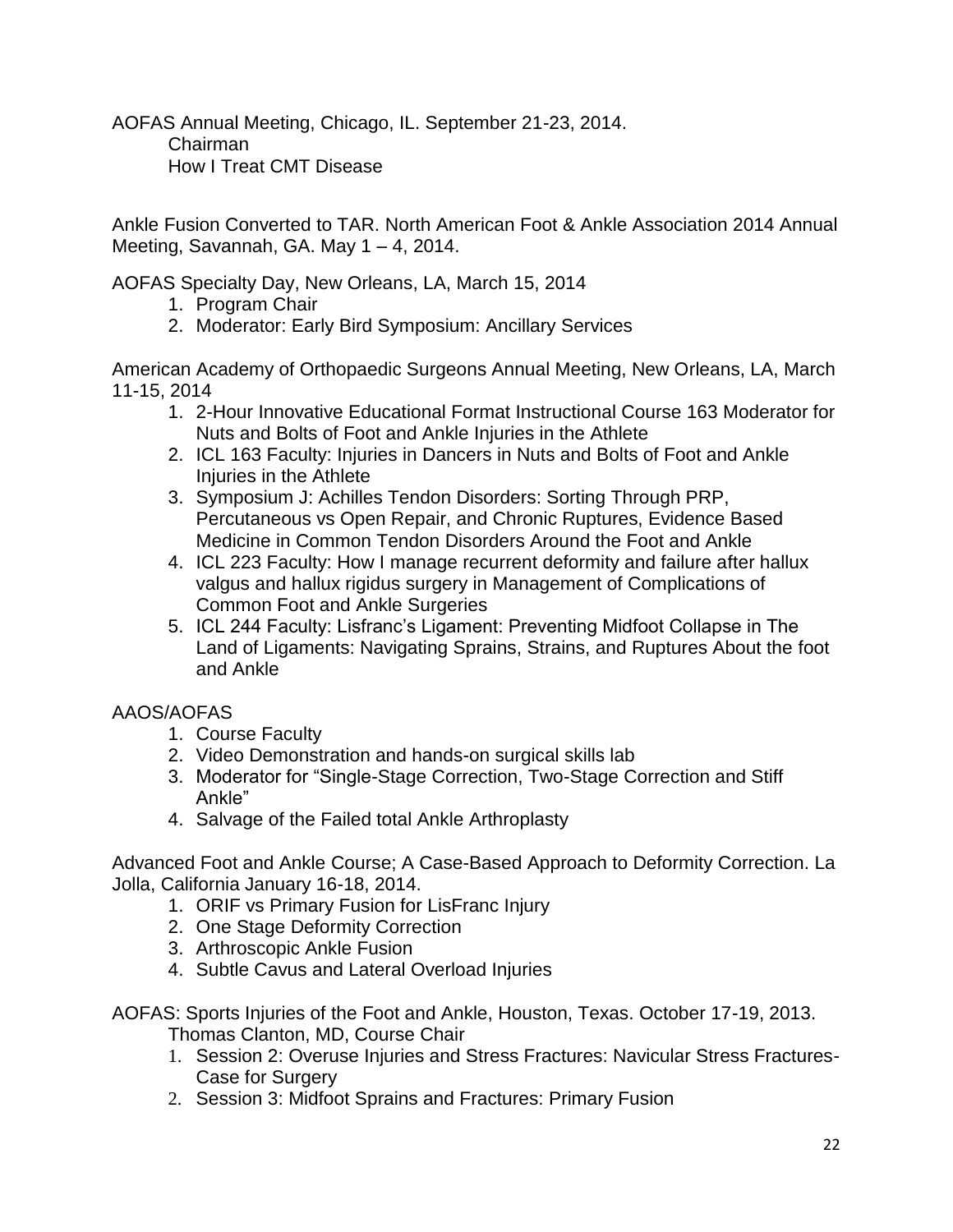- 3. Session 4: Ligamentous Injuries of the Ankle-Lateral- Non-operative Treatment of Lateral Ankle Sprains
- 4. Session 10: Achilles Tendon Pathology- Part I- Is there a role for Augmenting an Open Repair- PRP or otherwise
- 5. Session 11: Achilles Tendon Pathology- Part 2- Moderator
- 6. Session 11: Case Presentations and Discussion
- 7. Session 12: Ligamentous Injuries of the Ankle Syndesmosis-Tightrope repair of Syndesmosis Injuries

The Orthopaedic Foot Club: 2013 Annual Meeting, Deer Valley and Salt Lake City, Utah.

September 26-29, 2013.

- 1. Subtalar Fusion Multicenter Prospective Randomized Study
- 2. Chalk Talk- OrthoHelix Device

AOFAS Annual Meeting, Hollywood, FL. July 18 – July 20, 2013.

- 1. Session II: Scarf Osteotomy Time to join the European Union?- Don't Go Too Far
- 2. Symposium 6: Ankle Replacement: Who and How: Agility / Moblity
- 3. Paper: A Multi-center Randomized, Controlled Study of Subtalar Arthrodesis using AlloStem versus Autologous Bone Marrow Aspirate
- 4. Paper author: Does Coronal Plane Deformity Adversely Affect Ankle Arthrodesis and Arthroplasty?
- 5. Paper: Early Patient Satisfaction Results on a Modern Generation Fixed-Bearing Total Ankle Arthroplasty.
- 6. AOFAS ePoster Awards: 3rd Place (#32): Analysis of Retrieved Salto Talaris Total Ankle Replacement Systems (Zac Vaupel, MD; Erin Baker MS; Chris Coetzee, MD; Rebecca M Stone, MS, ATC; Meagan Salisbury, BS; Kevin Baker, PhD; Paul Fortin, MD)

North American Foot and Ankle Association (NAFAA) Annual Meeting, Santa Fe, New Mexico, May 2-4, 2013.

Presenter: Prospective Randomized Study Compairing Autologus vs Allostem Graft for Subtalar Fusion OR DeNovo Minced Articular Cartilage Treatment for OCD: A Multicenter Longitudinal Study

American Academy of Orthopaedic Surgeons Annual Meeting, Chicago, IL, March 19-23, 2013.

- 1. Symposium L Foot and Ankle Problems in Dancers
- 2. ICL 103 How I manage recurrent deformity and failure after hallux valgus and hallux rigidus surgery
- 3. ICL 284 Lisfranc's Ligament: Preventing Midfoot Collapse
- 4. ICL 324 Midfoot fusions
- 5. Moderator: Symposium L. Inside Job: The Nuts and Bolts of Sports Injury Management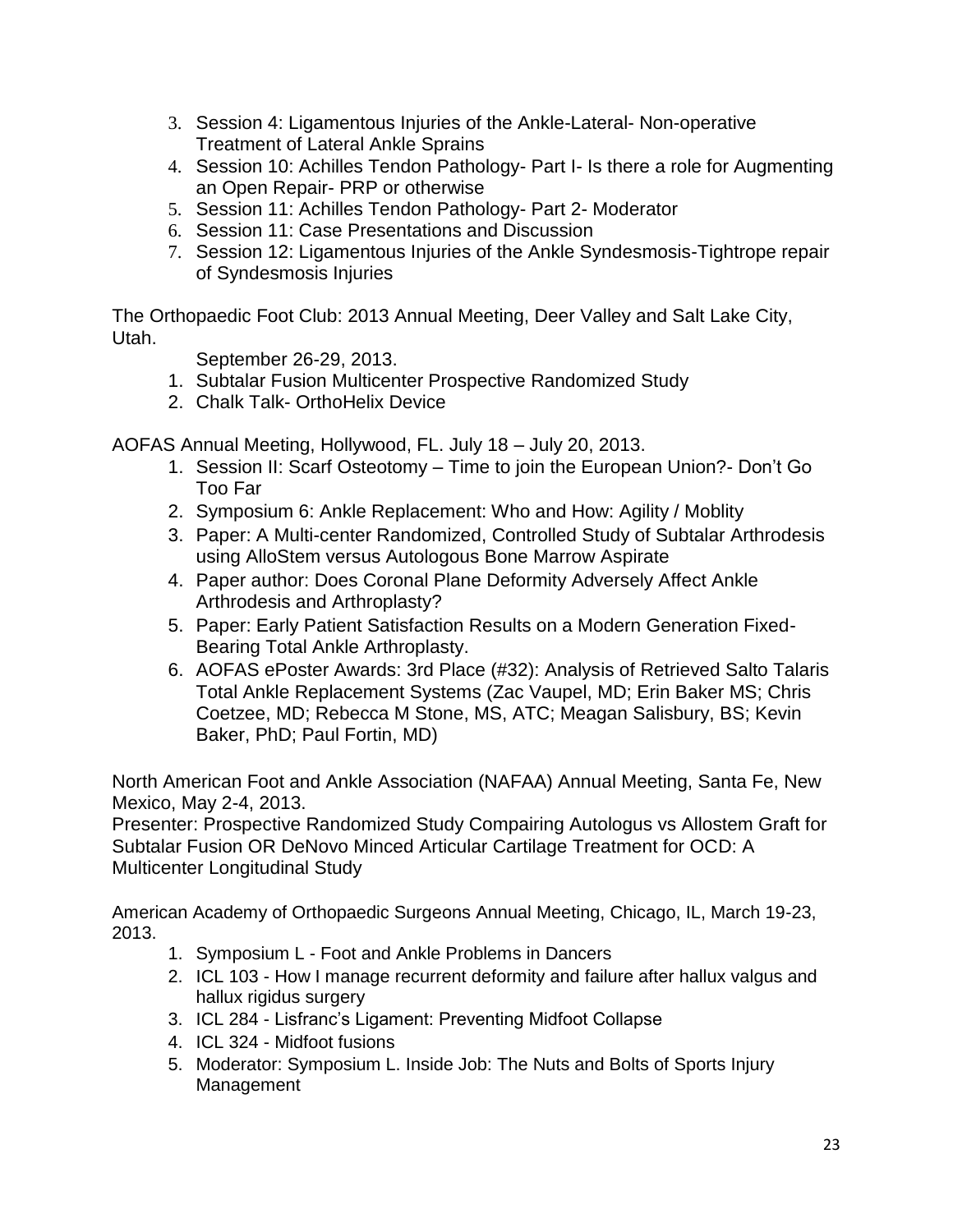- 6. Specialty Day AOFAS. AOFAS/OTA Joint Session Lisfranc Injuries: Fusion vs ORIF
- a. Lisfranc Injuries: Fusion

Baltimore Fellows Foot and Ankle Meeting, Breckenridge, CO. February 13-16, 2013.

- 1. Debate: 24 year old with displaced medial and middle column Lisfranc Injury: Fusion
- 2. Subtalar arthrodesis: the results of a prospective randomized multicenter study.

AAOS Total Ankle Arthroplasty, Rosemount, IL. February 7-9, 2013.

- 1. Course Director
- 2. Moderator Session 1
- 3. Panel for Video Demonstration #1, #2, #3, #4
- 4. Panel for Tips/Pearls/Mistakes #1, #2, #3, #4

Best of AOFAS Meetings 2012 (Webinar) American Orthopaedic Foot and Ankle Society. January 15, 2013.

AAOS/AOFAS International Foot & Ankle Course, November 29th – December 1st, 2012; Orlando, FL.

- 1. Scarf v. Lapidus: The Showdown Part 2
- 2. Arthroscopically Assisted Ankle Fracture Fixation: And You Thought That Reduction Was Anatomic
- 3. When Things Go Wrong: Revising the Failed Reconstruction

Ankle Arthroplasty (Webinar) American Orthopaedic Foot and Ankle Society. August 14, 2012.

AOFAS Advanced Foot and Ankle Course: Reconstruction and Salvage of Complications, Chicago, IL. May 3-5, 2012.

- 1. Faculty
- 2. Trauma: Fibula and Syndesmosis
- 3. Sports: Ankle Instability
- 4. Ankle I: Arthroscopic Fusion
- 5. Ankle II: Single Bearing 2 Component

AAOS Total Ankle Arthroplasty #3278. OLC, Rosemount, IL, March 15-17, 2012

- 1. Video Demonstration: Replacement System Salto
- 2. Hands-On Surgical Skills Lab: Replacement System Salto
- 3. Video Demonstration: Replacement System DePuy Agility
- 4. Hands-On Surgical Skills Lab: Replacement System DePuy Agility
- 5. Salvage of the Failed Total Ankle and Fusions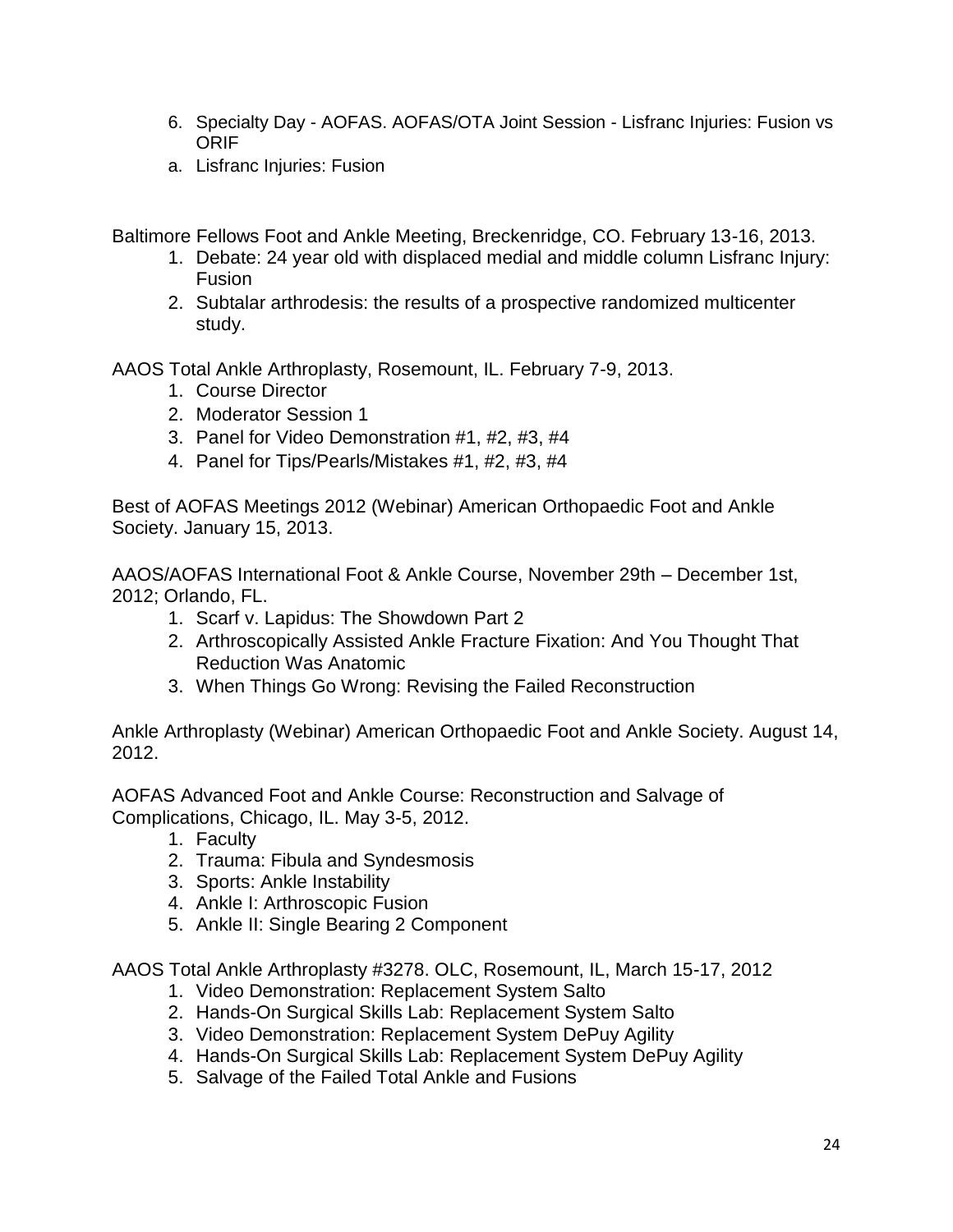American Academy of Orthopaedic Surgeons Annual Meeting, San Francisco, CA, February 7-11, 2012.

- 1. 2-Hour ICL: 264. Bunions Are Easy! But Why is the Recurrence and Failure Rate so High? Cracking the Code
- 2. ICL: 243. The Land of Ligaments: Navigating Sprains, Strains and Ruptures About the Foot and Ankle
- 3. Symposium: G. Trauma to the Foot and Ankle: Keeping the Surgeon Stable
- 4. 3-Hour ICL: 282.Foot and Ankle Fusions: You Can't Always Replace Us

AOFAS Specialty Day, American Academy of Orthopaedic Surgeons Annual Meeting, San Francisco, CA, February 7-11, 2012.

- 1. Moderator for Session 2: Syndesmosis
- 2. Invited Lecture: Syndesmosis Fixation 2012: Should I use screws, suture or is the whole thing overrated?
- 3. Prospective Randomized Trial Comparing the Agility LP versus Mobility Total Ankle Replacement Systems

Ankle Arthritis Course, Tornier, Denver, CO. November 5, 2011.

- 1. Faculty
- 2. Stiffness of the ankle. How can you prevent it, how to treat it.
- 3. Case presentations, Audience discussion: Customs and revisions.
- 4. How to manage symptomatic and asymptomatic cysts.
- 5. Case presentations: What is the bearing?
- 6. The results of the FDA prospective study of fixed and mobile bearing ankle replacement.

Visiting Professor Lecture Series. Honorary and Distinguished Lecture Series at the Hospital for Special Surgery. New York, New York. May 2011.

Visiting Professor Lecture Series 2011. Department of Orthopaedics University of Utah, Utah. April 27, 2011.

AAOS Forefoot and Midfoot Reconstruction: Is it really THAT Complicated? #3486. Course Director. Webinar. March 15, 2011.

- 1. Mild to Moderate: Combining the Best Elements Of all Previous Techniques (BOAT)
- 2. Lisfranc Injuries: To fuse or not to fuse?

Ellington JK, Myerson M, Coetzee JC, Stone RM. The Use of the Lapidus Procedure for Recurrent Hallux Valgus. American Orthopaedic Foot and Ankle Society (AOFAS) Specialty Day. American Academy of Orthopaedic Surgeons Annual Meeting, San Diego, CA, February 19, 2011.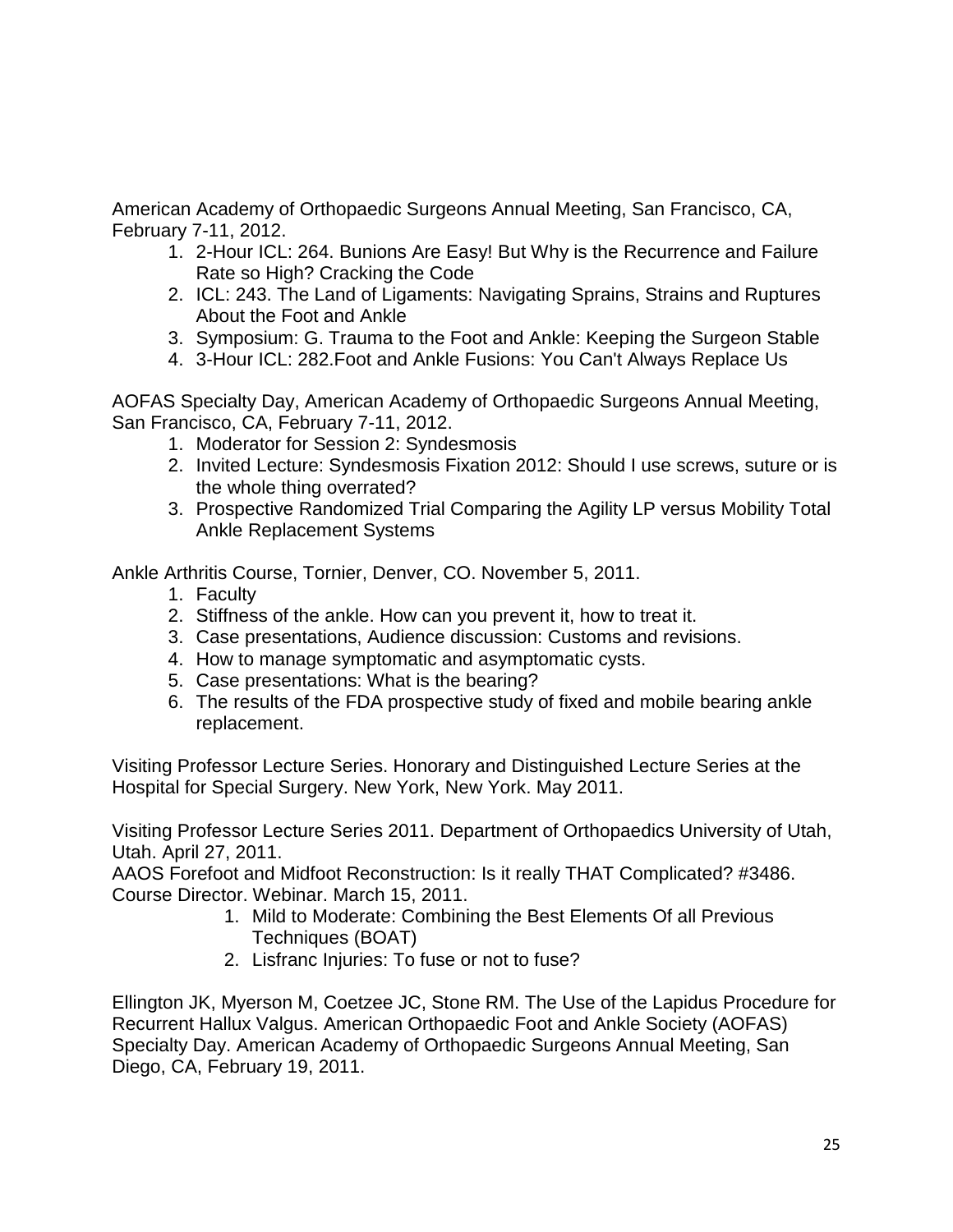American Academy of Orthopaedic Surgeons Annual Meeting, San Diego, CA, February 15-18, 2011.

- 1. Moderator: Bunions Are Easy! But Why is the Recurrence and Failure Rate so High? Cracking the Code (ICL #203)
- 2. The Land of Ligaments: Navigating Sprains, Strains and Ruptures About the Foot and Ankle (K)
- 3. Poster # P207: Ellington JK, Myerson M, Coetzee JC, Stone RM. The Use of the Lapidus Procedure for Recurrent Hallux Valgus

An Expert's Symposium: Techniques and Controversies in Ankle Arthritis, New York, NY, USA, October 22-23, 2010.

- 1. The Salto Ankle Replacement: Surgical Tips and Pitfalls
- 2. Additional Surgical Procedures
- 3. Moderator for Session 3A
- 4. Management of Bone Loss and Ankle Arthrodesis
- 5. My Technique for Arthrodesis following failure
- 6. When Can One Push Replacement? What Are my Limits?

Guest Speaker. Wavering Lecture Series. The NorthShore and University of Chicago Department of Orthopaedic Surgery, Evanston, Illinois. September 2010. 19

The Wonderful World of the Always-Evolving Foot and Ankle Practice. 2010/11 Visiting Professor Lecture Series: Distinguished Research and Honorary Service Lectures. New York, NY, USA, September 17, 2010.

Arthrex Foot and Ankle Fellows Course. April 30- May 1, 2010. Naples, FL **Faculty** 

- 1. Are Our Concepts of Bunion Repair Correct?
- 2. Medializing Calcaneal Osteotomy
- 3. Ankle Instability, Brostrum, Lateral Ligament Reconstruction

Advanced Foot and Ankle Course: Reconstruction and Salvage of Complications. American Orthopaedic Foot and Ankle Society. Philadelphia, Pennsylvania. April 22-24, 1010.

- 1. Complex Fractures in the Athlete
- 2. Sports II Panel
- 3. Trauma I: The Fibula
- 4. Trauma I: Panel
- 5. Trauma II: The Metatarsals
- 6. Trauma II: Panel
- 7. Arthroplasty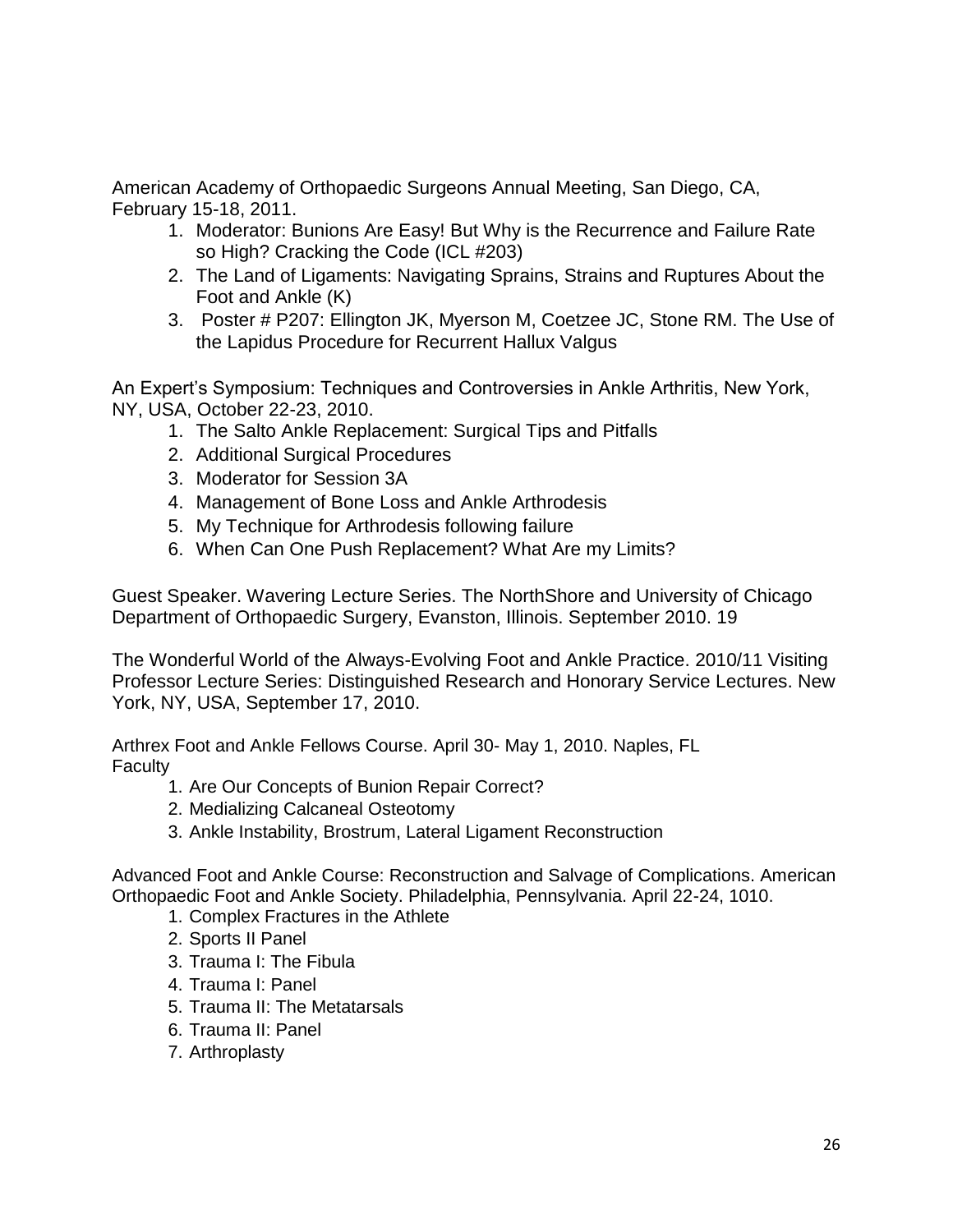American Academy of Orthopaedic Surgeons Annual Meeting, New Orleans, LA, USA, March 9-13, 2010.

- 1. Moderator:
- 2. Bunions are Easy! But Why is the Recurrence and Failure Rate So High? Cracking the Code
- 3. Foot and Ankle II: Foot and Ankle Trauma/Hallux Valgus

American Academy of Orthopaedic Surgeons Annual Meeting, Las Vegas, NV, USA February 25-27, 2009.

American Academy of Orthopaedic Surgeons Annual Meeting Advanced Foot and Ankle Course. San Francisco, CA, USA, May 1-3, 2008.

American Academy of Orthopaedic Surgeons Annual Meeting, San Francisco, CA, USA March 5-9, 2008.

American Academy of Orthopaedic Surgeons Annual Meeting Specialty Day. San Francisco, CA, USA March 5-9 2008.

Advanced Solutions for Foot and Ankle, Phoenix, AZ, USA February 22-23, 2008.

The Road to Nowhere: Complications in Foot and Ankle Surgery Finding the Right Path to Surgical Success. New Orleans, Louisiana, USA. November 30- December 1, 2007.

Ankle and Foot Arthroscopy and Reconstructive Surgery. Orthopaedic Learning Center Rosemount, Illinois. Course Instructor and Lecturer. September 8-9, 2007.

DePuy Advanced Foot & Ankle Solutions/Advanced Agility Course. St. Petersburg, Florida. April 2007.

Foot and Ankle Chair; Transforming Orthopaedics: Improving Outcomes through Technology, The Canyons Resort, Park City, Utah, March 14-18, 2007.

Acute Lisfranc Injury: Primary Fusion, American Orthopedic Foot & Ankle Surgery Specialty Day. San Diego, California, USA. February 17, 2007.

American Academy of Orthopedic Surgeons Annual Meeting: San Diego, CA, USA. Feb. 14-18, 2007.

Podium Presentation: Prospective Outcome Study on the Total Ankle Replacement: Minimum 3 year follow-up.

7th Annual Arthritis and Arthroplasty Course: Hip, Knee, Shoulder and Foot and Ankle Washington, D.C. September 14-16, 2006.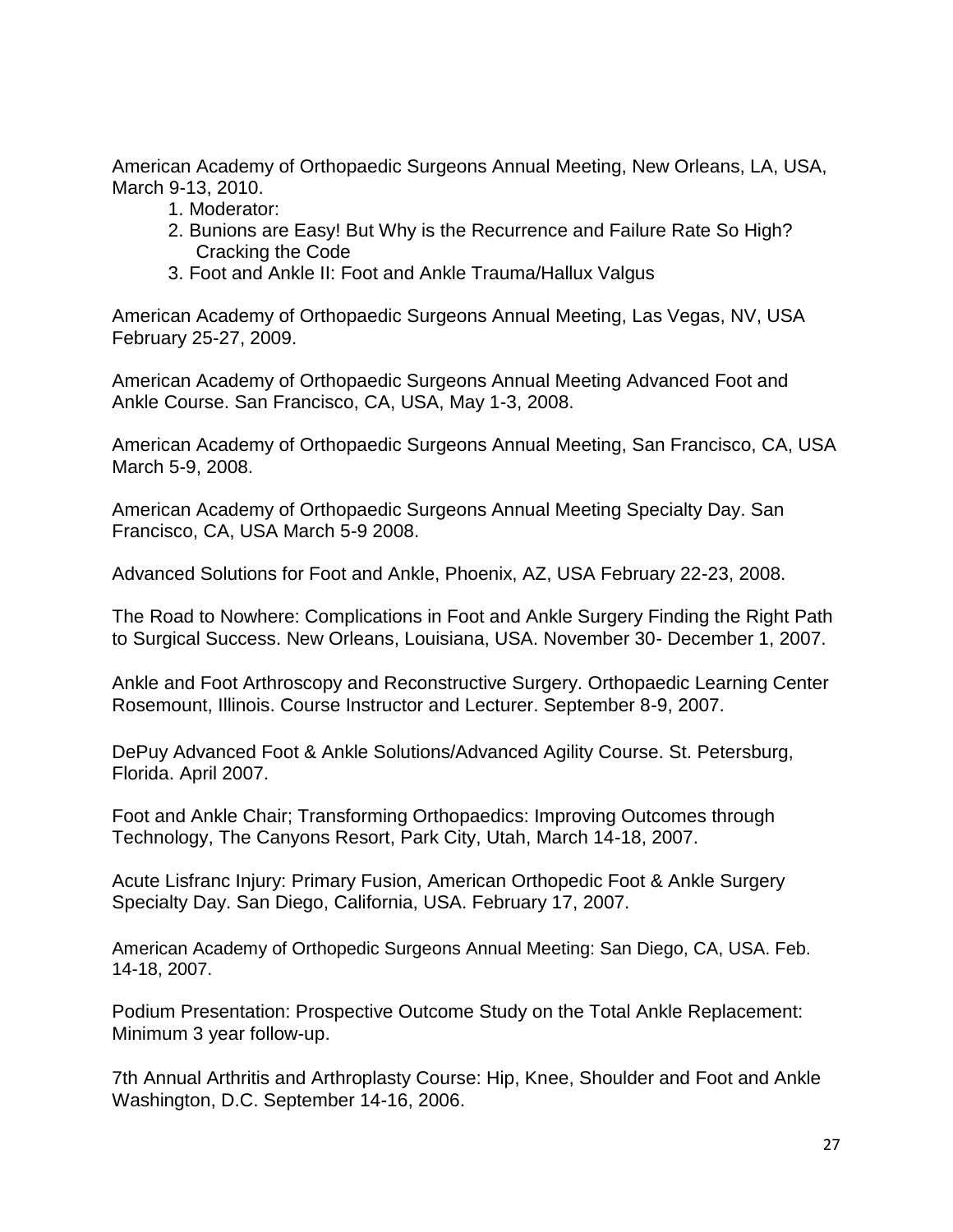Visiting Professor – Northwestern University, Chicago. August 25th 2006

American Academy of Orthopaedic Surgeons annual meeting. Chicago March 23-27, 2006.

Transforming Orthopaedics: Advances in Technology and Techniques. Feb. 8-12, 2006. Vail CO

American Academy of Orthopaedic Surgeons learning center. Evolving Techniques and "Gold standard" procedure for ankle arthritis. Sept. 30 – Oct. 2, 2005. Chicago. Faculty

4th Annual international Zimmer Foot and Ankle reconstruction course – Miami, FL May 2-5, 2005.

Mid-America Orthopaedic meeting – Amelia Island, FL – April 22-23, 2005.

American Academy of Orthopaedic Surgeons Annual Meeting, Washington DC, USA Feb 24-27, 2005.

"Arthroscopic Ankle Fusion: Indications and Technique", Arthroscopy Association of North America, California, December 2-5, 2004.

AANA Fall course: Foot and ankle Faculty, Palm Springs, CA, USA, December 2-4, 2004.

"The Functional Limitations of Patients with End-Stage Ankle Arthrosis", POSTER PRESENTATION, AAOF Annual Meeting, Seattle, Washington, USA, July 29-31, 2004.

"The Use of Autologous Concentrated Growth factors in Fusion Rates in the Agility Total Ankle Replacement. A Preliminary Study", AOFAS Annual Meeting, Seattle, Washington, USA, July 29-31, 2004. Co-author.

"The Agility Total Ankle Replacement: A Prospective Outcome Study with Minimum Two-Year Follow-up" POSTER PRESENTATION, American Academy of Orthopaedic Surgeons Annual Meeting, Seattle, Washington. July 29-31, 2004.

"The Lapidus Procedure for Treatment of Moderate and Severe Bunion Deformities: A Prospective Cohort Study", AAOS Foot and Ankle Specialty Day, New Orleans, LA, USA, March, 2003.

"Medium Term Prospective Outcome Analysis of First Metatarsophalangeal Arthrodesis" International Federation of Foot and Ankle Societies, San Francisco, CA, USA. September 2002.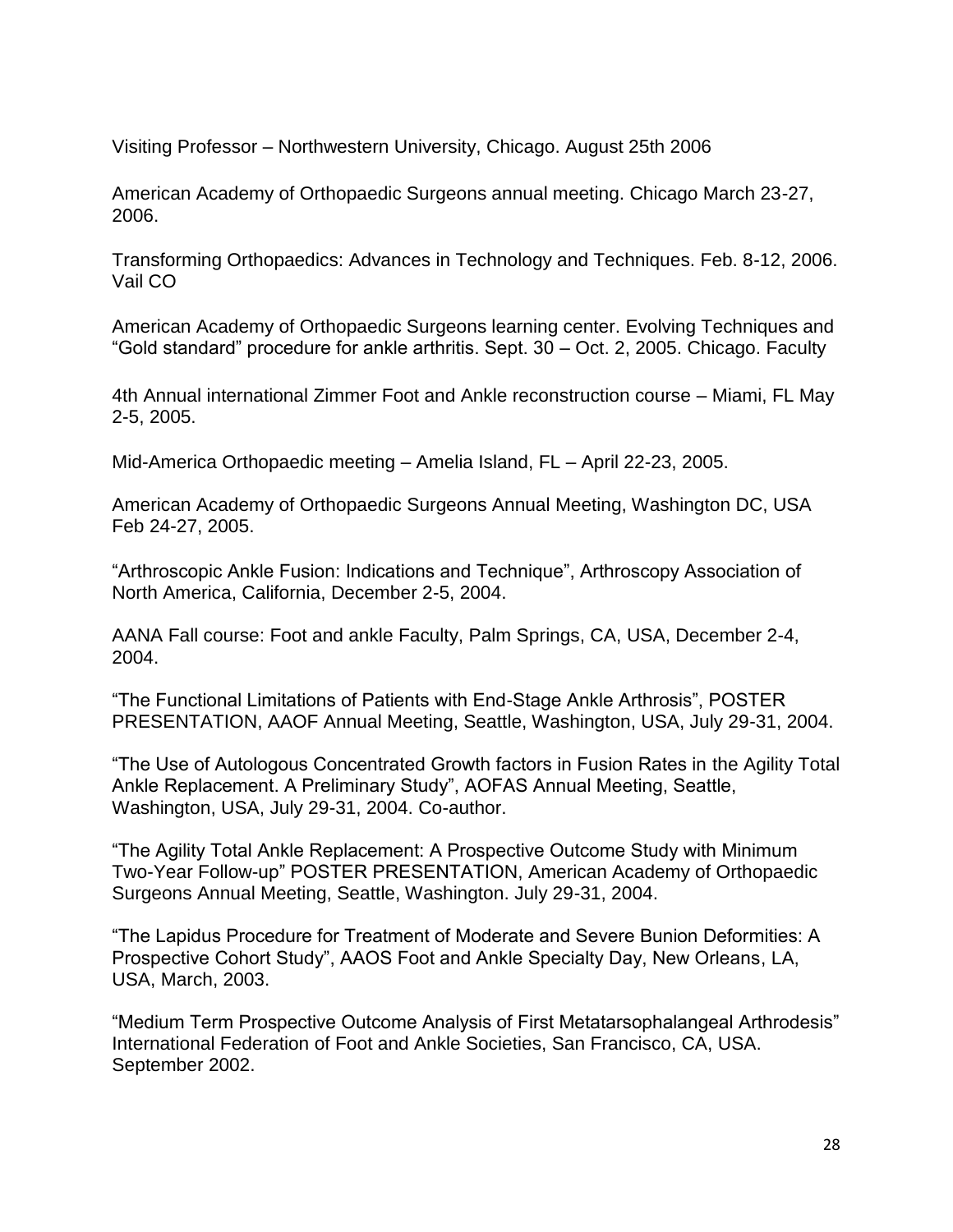"The Lapidus Procedure as Salvage for Failed Bunion Surgeries: A Prospective Cohort Study", International Federation of Foot and Ankle Societies, San Francisco, CA, USA. September 2002.

"Agility Ankle: A Critical Look at Early Experience", International Federation of Foot and Ankle Societies, San Francisco, CA, USA. September 2002.

"Assessing Range of Motion after Total Ankle Replacement", International Federation of Foot and Ankle Societies, San Francisco, CA, USA. September 2002.

"Complications in Total Ankle Arthoplasty", Complications, Successes, and Innovative Techniques in Foot and Ankle Surgery, Telluride, Colorado, USA February 2002.

Lapidus Procedure for Salvage of Failed Bunion Surgeries - A Medium Term Prospective Study, AOFAS, Summer Meeting, San Diego, CA, USA. July 2001.

Scarf Osteotomy for Hallux Valgus Repair: The Dark Side, American Academy of Orthopaedic Surgeons Annual Meeting, San Francisco, CA, USA. March 2001.

Faculty- Basic Course in Total Ankle Replacement, Orthopaedic Learning Center, Chicago. December 2000.

Faculty AO Foot and Ankle Course, Colorado Springs, Colorado. March 1997. Risk Factors for Developing Femur Fractures in the Elderly, S.E.M.D.S.A. Congress, Durban, South Africa. October 1992.

Risk Factors for Developing Femur Fractures, S.A.O.A. Congress, Cape Town, South Africa. September 1992.

## **REGIONAL PRESENTATIONS**

Foot and Ankle Examination. Current Concepts in Sports Medicine, Edina, MN May 9- 10, 2019.

Total Ankle/Foot Surgery. Health East Orthopedic Seminar. April 12, 2019

UMN Department of Orthopaedic Surgery Grand Rounds Conference, Minneapolis, MN. August 24, 2018.

Head, Shoulders, Knees and Toes…and Everything in Between: An evidence based approach to Sports Medicine. University of Michigan, Ann Arbor, MI. May 31- June 1, 2018.

1. Ankle Instability. 2. Go, No Go

Sesamoid Excision in Athletes. Annual Fischbone Society Meeting, Minneapolis, MN. June 17, 2016.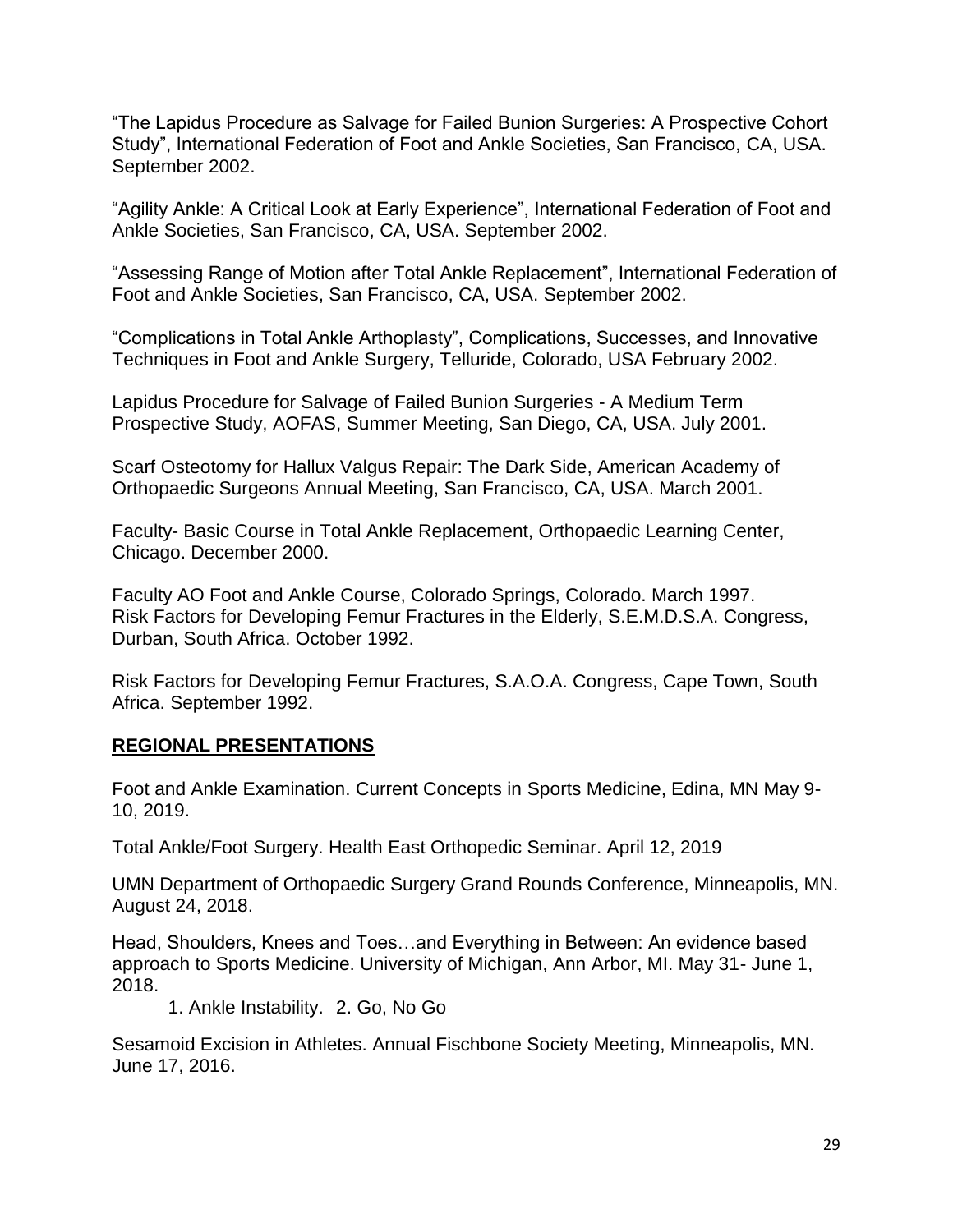Sports Related Ligamentous Injuries of Foot and Ankle. Current Concepts in Sports Medicine, Edina, MN May 6-7, 2016.

The Dancer's Ankle. Minnesota Dance Medicine Foundation. September 11, 2015.

44<sup>th</sup> Annual Orthopaedic and Trauma Seminar. Minneapolis, MN. November 21, 2014. Ankle Fusion: When and How Lateral Malleolar Fractures: Best Fixation Techniques

Ankle Instability/talar dome lesion. Complicated Cases for the Fellowship. June 11, 2014.

Twin Cities Sports Medicine Conference- Marathon Weekend. St. Paul, MN. October 4- 5 2013.

1. Session 2: Dance Medicine- Posterior Ankle Pain in Dancers

Adult Sequalae of Pediatric Foot Conditions. Shriners Hospital. Minneapolis, MN. October 2012.

Surgical Intervention for Posterior Ankle Impingement in the Dancer. MN Dance Medicine Conference. Minneapolis, MN. August 24, 2012.

Stem Cell to Heal Complex Non-Unions, 7th Annual Practical Orthopedics for Primary Care Providers, Minneapolis, MN. January 20, 2012.

Moderator for Foot and Ankle Session, 7th Annual Practical Orthopedics for Primary Care Providers, Minneapolis, MN. January 20, 2012.

HCMC 41st Annual Orthopaedic and Trauma Seminar. Minneapolis, MN. November 17, 2011

- 1. Lisfranc- When to Fuse; When to Fix
- 2. Total Ankle Replacement- Mid Term Follow-up

Total Ankle. First Annual Orthopaedic Conference, Total Joints-Head to Toe, Fairview Southdale, Edina, MN. April 13, 2011.

Geriatric Orthopaedic Fracture Conference, St. Paul, MN. December 2-3, 2010.

- 1. Ankle and Foot Fractures in the Elderly.
- 2. Post Traumatic Foot and Ankle Reconstruction (moderator)
- 3. Degenerative Foot and Ankle Issues for Older Patients

40th Annual Orthopaedic and Trauma Seminar, Hennepin County Medical Center, Minneapolis, MN. November 18, 2010

- 1. The Isolated Fibular Fracture Should NOT be Fixed
- 2. Subtalar Arthrodesis: When and How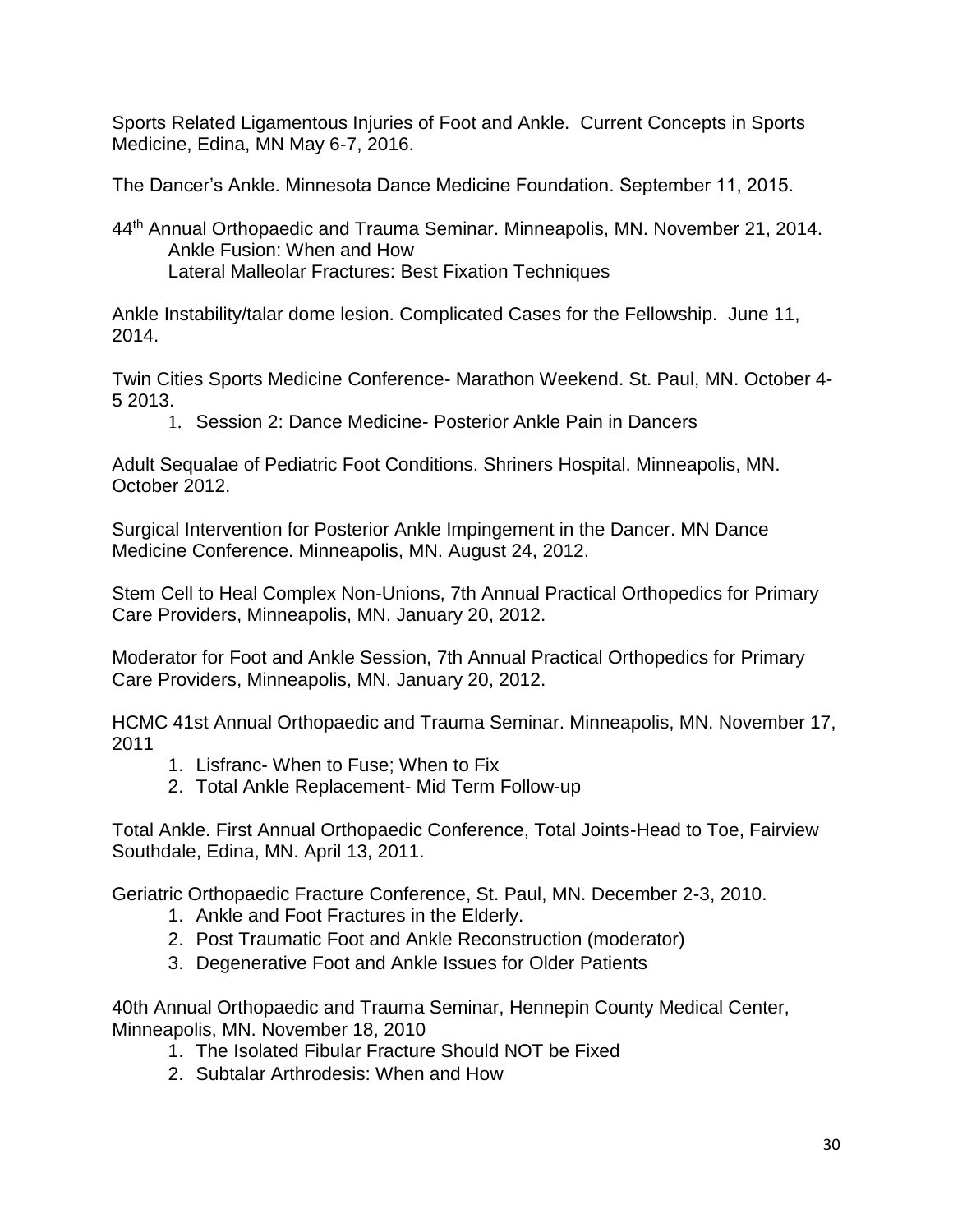Ankle Fusion vs. Total Ankle Arthroplasty. 5th Annual Practical Orthopedics for Primary Care, Minneapolis, MN. January 22, 2010.

Atypical Ankle and Foot Injuries in Athletes. Minnesota Sports Medicine Sideline Review 2009, Hopkins, MN, USA. August 12, 2009.

Lisfranc Injuries of the Foot. Minnesota Sports Medicine Grand Rounds. Minneapolis, MN, USA February 2, 2009.

Bunions. Common Orthopedic Conditions: Diagnosis and Treatment. 4th Annual Practical Orthopedics for Primary Care, Minneapolis, MN, USA. January 23, 2009.

Lisfranc Injuries: are they all bad?, Current Concepts in Sports Medicine: Collision and Contact Sports: Blaine, MN, USA, April 11-12, 2008.

Ankle and Foot Examination, Current Concepts in Sports Medicine: Collision and Contact Sports: Blaine, MN, USA, April 11-12, 2008.

Moderator Ankle and Foot Session, 3rd Annual Practical Orthopedics for Primary Care: Common Orthopedics Disorders and Injuries: Pearls, Pitfalls and Treatment, Minneapolis, MN, USA, January 25, 2008.

Indications for Open Treatment of Metatarsal Fractures. 37th Annual Orthopaedic and Trauma Seminar. Minneapolis Convention Center, Minneapolis, MN, USA. October 25- 27, 2007.

Athletic Foot and Ankle Injuries/Disorders in Children, Minnesota Sports Medicine Fellowship Basic Science Lecture. Minneapolis, MN, USA. May 2007.

Foot and Ankle Evaluation, Current Concepts in Sports Medicine: Lifelong Sports for the Recreational Athlete: Blaine, MN, USA, April 13-14, 2007.

Lower Extremity Case Presentation. 2nd Annual Practical Orthopedics for Primary Care Common Fractures and Injuries: Pearls, Pitfalls, and Treatment. Minneapolis, MN, USA. Jan 19, 2007.

Moderator : Lower Extremity. 2nd Annual Practical Orthopedics for Primary Care Common Fractures and Injuries: Pearls, Pitfalls, and Treatment. Minneapolis, MN, USA. Jan 19, 2007.

Clinical Orthopaedic Society 94th Annual Meeting, Minneapolis, MN, USA. October 5-7, 2006

6th Annual Arthritis and Arthoplasty Course: Hip, Knee, Shoulder, and Foot and Ankle. Minneapolis, MN, USA. May 11-13, 2006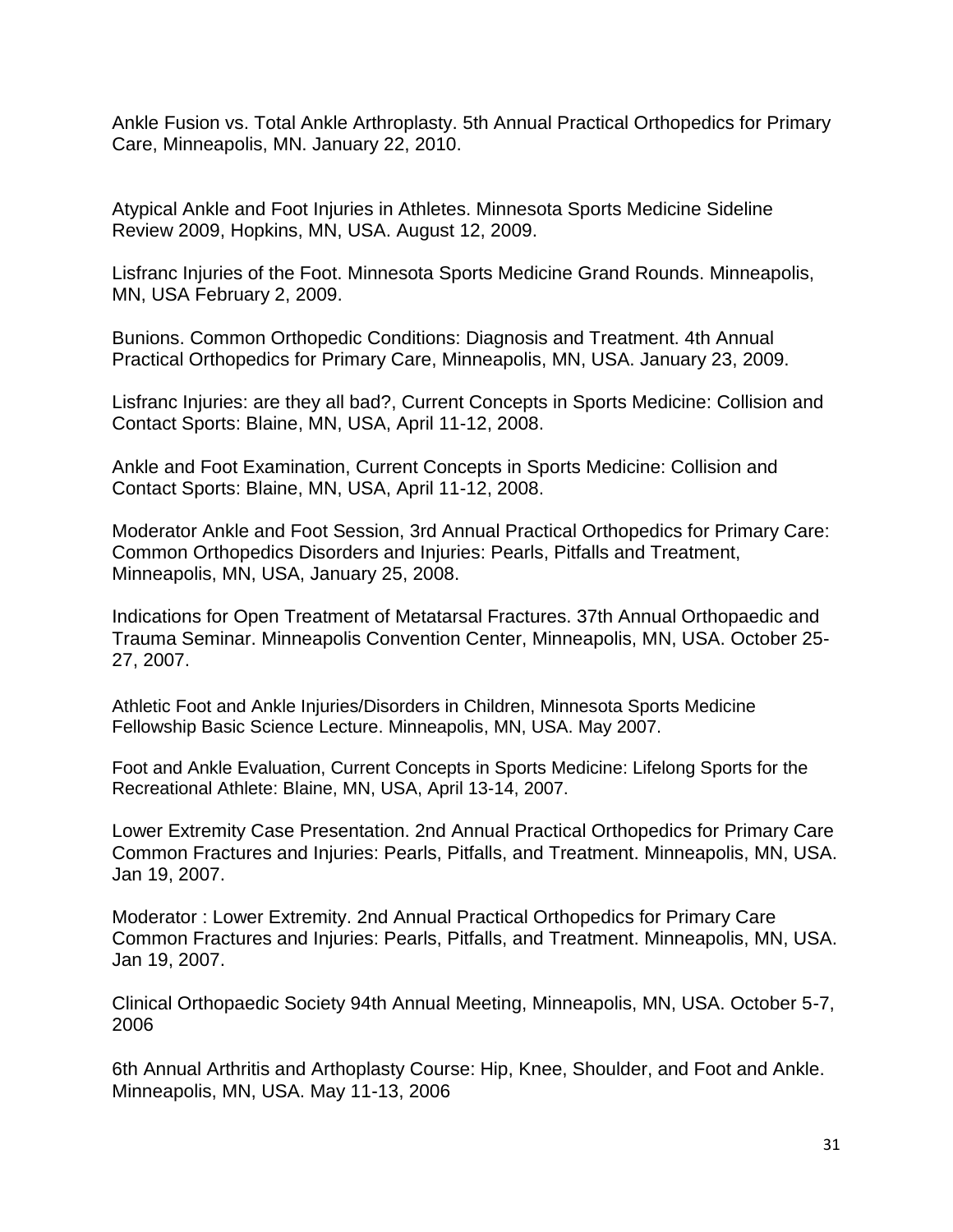"Post traumatic Ankle Arthritis: State of the Art Treatment" Hennepin County 35th Annual Orthopedic and Trauma Seminar, Minneapolis, MN, USA. Nov 17-19, 2005

8th Annual Spring Sports meeting: Minneapolis, MN, USA. June 2-3, 2005. "Evaluation of ankle pain in the athlete"

Minnesota Orthopedic Society 21st Annual meeting, Minneapolis, MN, USA. May 13, 2005

"Treatment of Ligamentous Lisfranc Injuries" Minnesota Sports Medicine Conference, Minneapolis, MN, USA. April 29, 2005.

"Arthroscopic Ankle Arthrodesis", Hennepin County Medical Center Continuing Medical Education Program, Minneapolis, MN, USA. November 11, 2004.

When "Easy Things" Go Bad, Spring Training: 7th Annual Spring Sports Medicine & Orthopaedic Conference – Eden Prairie, MN, USA. June 10-11, 2004

Minnesota Orthopaedic Society 20th Annual Meeting, Minneapolis, Minnesota, USA, May 13, 2004 Co-author.

Current Concepts in Sport Medicine, Minneapolis, MN, USA. April 23-24, 2004

Total Ankle Replacement for Post Traumatic DJD, Foot & Ankle Cases, Drs. DeSouza, Rutledge, Tornetta, Smith, Cole, Coetzee. HCMC Annual Trauma Meeting, Minneapolis, MN, USA. November 13-15, 2003.

The OATS Procedure for OCD Lesions in the Ankle, Insertional Achilles Tendonitis, FHL Transfer in Achilles Reconstruction, Bone Grafting Harvesting in the Foot. Minnesota Podiatric Medical Association Annual Meeting, MN, USA. November 13-15, 2003,

Tibialis Posterior Tendon Problems: Twin Cities Marathon Sports Medicine Conference. Minneapolis, MN, USA. October, 2003.

Achilles Tendinosis: Diagnosis and Management: Seventh Annual Twin Cities Marathon Sports Medicine Conference, Minneapolis, MN, USA. October 1-2, 2003.

"Great Toe injuries" Twin Cities Spring Sports Medicine Conference. Bloomington, MN, USA. May 2003.

"Management of Posterior Tibial Tendon Injuries in Athletes", MSMC Spring Conference, Minneapolis, MN, USA. April 2003.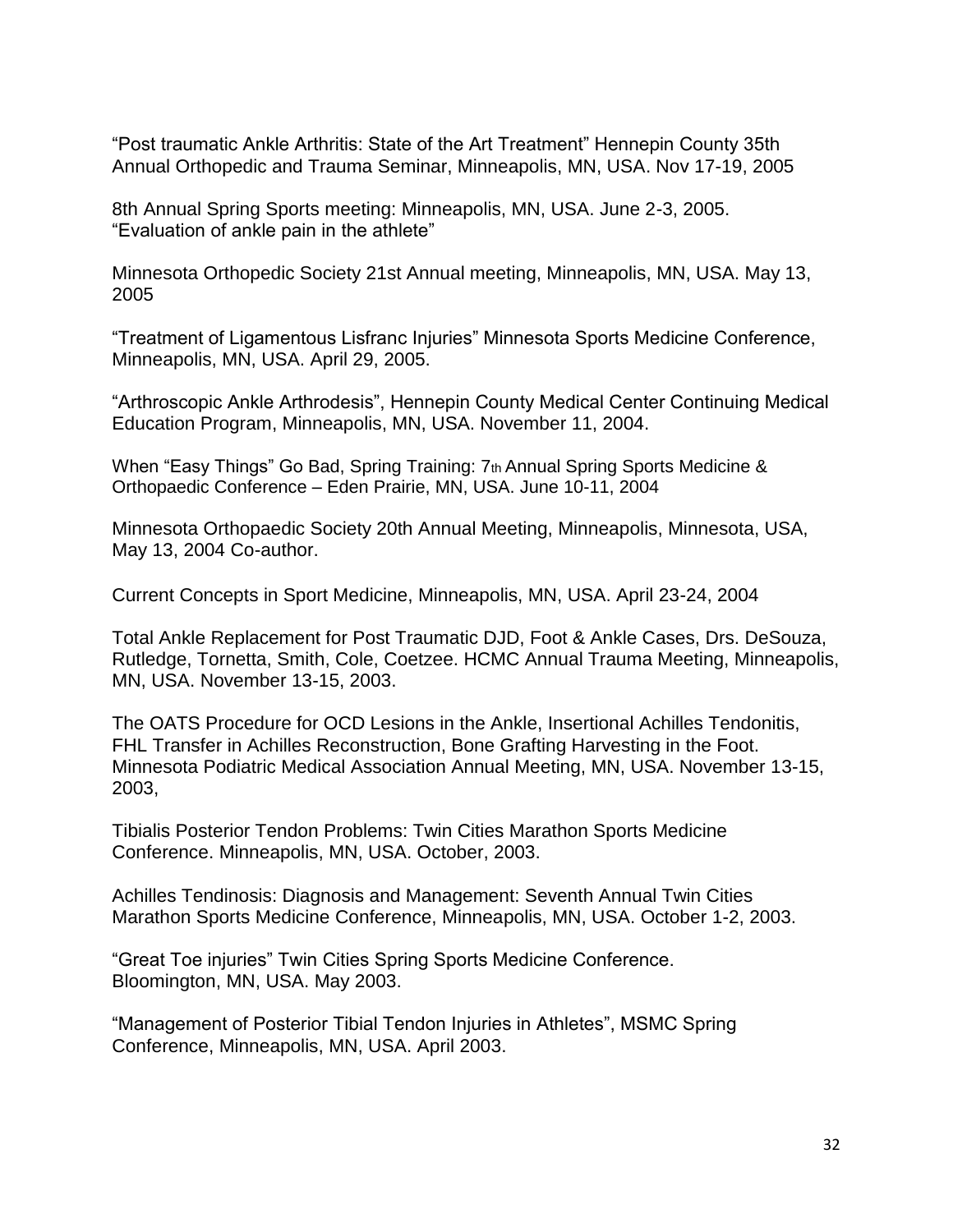Total Ankle Arthroplasty Technique - Video Presentation, 31st Annual Hennepin County Medical Center Orthopaedic and Trauma Seminar, Minneapolis, MN, USA. November 2001.

Subtalar Fusion: When and How, 31st Annual Hennepin County Medical Center Orthopaedic and Trauma Seminar, Minneapolis, MN, USA. November 2001.

Program Director- 4th Annual Spring Sports Medicine Conference Spring, University of Minnesota Department of Orthopaedics and the Minneapolis Sports Medicine Center, Minneapolis. June 2001.

Moderator- 4th Annual Spring Sports Medicine Conference Spring, University of Minnesota Department of Orthopaedics and the Minneapolis Sports Medicine Center, Minneapolis MN, USA. June 2001.

Foot Pain in the Growing Athlete, 4th Annual Spring Sports Medicine Conference Spring, University of Minnesota Department of Orthopaedics and the Minneapolis Sports Medicine Center, Minneapolis MN, USA. June 2001.

Co-Chairman- Minnesota Orthopaedic Society 17th Annual Meeting, Minneapolis Convention Center, Minneapolis. May 2001.

Surgical Management of Stage 3B Tibialis Posterior Tendon Dysfunction, Minnesota Orthopaedic Society, Minneapolis, MN, USA. May 2001.

The Agility Total Ankle Replacement: A Critical Look at First Year Experience, Minnesota Orthopaedic Society, Minneapolis, MN, USA. May 2001.

Faculty-30th Annual Hennepin County Medical Center Orthopaedic and Trauma Seminar. Minneapolis, MN, USA. November 2000.

Evaluation & Treatment of Sports Fractures, Fairview-University Medical Center, Minneapolis Sports Medicine Center, Minneapolis, MN, USA. September 2000.

Faculty-3rd Annual Spring Sports Medicine Conference, University of Minnesota Department of Orthopaedics and the Minneapolis Sports Medicine Center, Minneapolis, MN, USA. June 2000.

Faculty-Ortho Camp 2000, Foot and Ankle Section, University of Minnesota, Minneapolis MN, USA. May 2000.

Foot and Ankle Problems in Family Practice, Faculty at the Family Practice Review: Update 2000, University of Minnesota, Minneapolis, MN, USA. May 2000.

Adult Reconstruction Lower Extremity-Foot & Ankle, Faculty Staff at the AOA ASG Traveling Fellows and 2000 Residents Visiting Professor, University of Minnesota, Minneapolis, MN, USA. April 2000.